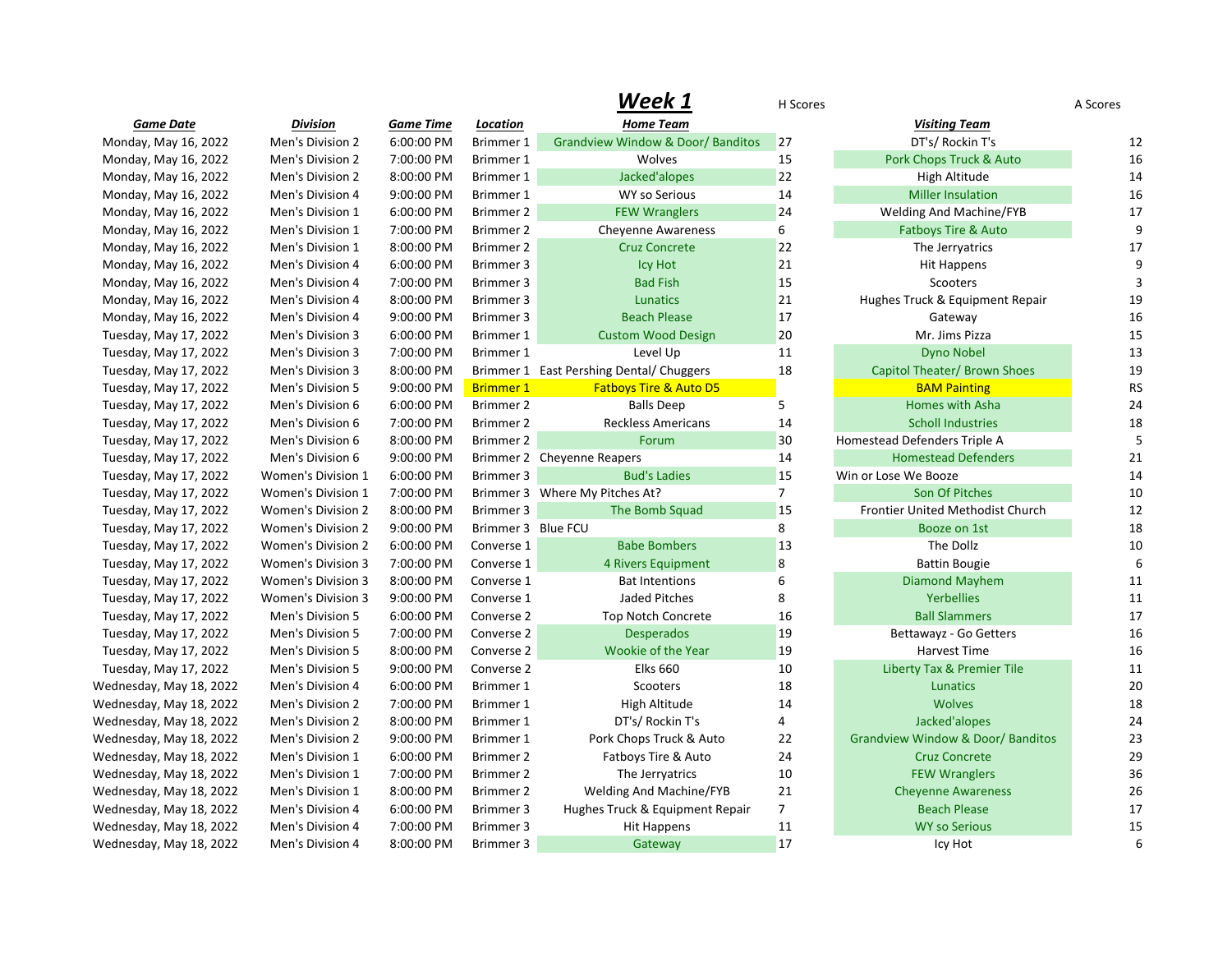| Wednesday, May 18, 2022 | Men's Division 4          | 9:00:00 PM | Brimmer 3        | Miller Insulation                | 4              | <b>Bad Fish</b>                       | 22             |
|-------------------------|---------------------------|------------|------------------|----------------------------------|----------------|---------------------------------------|----------------|
| Thursday, May 19, 2022  | Men's Division 5          | 6:00:00 PM | Brimmer 1        | <b>Bettawayz - Go Getters</b>    | 18             | Wookie of the Year                    | 6              |
| Thursday, May 19, 2022  | Men's Division 3          | 7:00:00 PM | Brimmer 1        | Capitol Theater/ Brown Shoes     | 5              | Level Up                              | 15             |
| Thursday, May 19, 2022  | Men's Division 3          | 8:00:00 PM | Brimmer 1        | Mr. Jims Pizza                   | 16             | <b>East Pershing Dental/ Chuggers</b> | 17             |
| Thursday, May 19, 2022  | Men's Division 3          | 9:00:00 PM | Brimmer 1        | <b>Dyno Nobel</b>                | 18             | <b>Custom Wood Design</b>             | 8              |
| Thursday, May 19, 2022  | Men's Division 6          | 6:00:00 PM | Brimmer 2        | <b>Homestead Defenders</b>       | 18             | <b>Reckless Americans</b>             | 12             |
| Thursday, May 19, 2022  | Men's Division 6          | 7:00:00 PM | Brimmer 2        | Homestead Defenders Triple A     | 23             | <b>Balls Deep</b>                     | 24             |
| Thursday, May 19, 2022  | Men's Division 6          | 8:00:00 PM | Brimmer 2        | Homes with Asha                  | 31             | <b>Cheyenne Reapers</b>               | 27             |
| Thursday, May 19, 2022  | Men's Division 6          | 9:00:00 PM | Brimmer 2        | Scholl Industries                | 25             | Forum                                 | 27             |
| Thursday, May 19, 2022  | Women's Division 2        | 6:00:00 PM | Brimmer 3        | Booze on 1st                     | 10             | <b>Babe Bombers</b>                   | 17             |
| Thursday, May 19, 2022  | <b>Women's Division 2</b> | 7:00:00 PM | Brimmer 3        | The Dollz                        | 23             | The Bomb Squad                        | 11             |
| Thursday, May 19, 2022  | Women's Division 1        | 8:00:00 PM | Brimmer 3        | Son Of Pitches                   | $\overline{4}$ | <b>Bud's Ladies</b>                   | 25             |
| Thursday, May 19, 2022  | Women's Division 1        | 9:00:00 PM | Brimmer 3        | Win or Lose We Booze             | 24             | Where My Pitches At?                  | $\overline{4}$ |
| Thursday, May 19, 2022  | Women's Division 3        | 6:00:00 PM | Converse 1       | <b>Graham Slammers</b>           | 10             | <b>Scooters</b>                       | 18             |
| Thursday, May 19, 2022  | Women's Division 3        | 7:00:00 PM | Converse 1       | Diamond Mayhem                   | 11             | <b>Jaded Pitches</b>                  | 14             |
| Thursday, May 19, 2022  | <b>Women's Division 3</b> | 8:00:00 PM | Converse 1       | Yerbellies                       | 9              | <b>RMI</b>                            | 14             |
| Thursday, May 19, 2022  | <b>Women's Division 2</b> | 9:00:00 PM | Converse 1       | Frontier United Methodist Church | 8              | <b>Blue FCU</b>                       | 24             |
| Thursday, May 19, 2022  | Men's Division 5          | 6:00:00 PM | Converse 2       | Liberty Tax & Premier Tile       | 9              | Fatboys Tire & Auto D5                | 12             |
| Thursday, May 19, 2022  | Men's Division 5          | 7:00:00 PM | Converse 2       | <b>Harvest Time</b>              | 21             | <b>Top Notch Concrete</b>             | $\mathbf{1}$   |
| Thursday, May 19, 2022  | Men's Division 5          | 8:00:00 PM | Converse 2       | <b>Ball Slammers</b>             | 15             | <b>Elks 660</b>                       | 8              |
| Thursday, May 19, 2022  | Men's Division 5          | 9:00:00 PM | Converse 2       | <b>BAM Painting</b>              | 13             | <b>Desperados</b>                     | 14             |
|                         |                           |            |                  | Week 2                           |                |                                       |                |
| 5/23/2022               | <b>Men's Division 2</b>   | 6:00:00 PM | <b>Brimmer 1</b> | Pork Chops Truck & Auto          |                | <b>High Altitude</b>                  |                |
| 5/23/2022               | <b>Men's Division 2</b>   | 7:00:00 PM | <b>Brimmer 1</b> | Grandview Window & Door/Banditos |                | Jacked'alopes                         |                |
| 5/23/2022               | <b>Men's Division 2</b>   | 8:00:00 PM | <b>Brimmer 1</b> | Wolves                           |                | DT's/ Rockin T's                      |                |
| 5/23/2022               | <b>Men's Division 4</b>   | 9:00:00 PM | <b>Brimmer 1</b> | <b>Beach Please</b>              |                | <b>Scooters</b>                       |                |
| 5/23/2022               | <b>Men's Division 1</b>   | 6:00:00 PM | <b>Brimmer 2</b> | <b>Cheyenne Awareness</b>        |                | <b>Cruz Concrete</b>                  |                |
| 5/23/2022               | <b>Men's Division 1</b>   | 7:00:00 PM | <b>Brimmer 2</b> | <b>Welding And Machine/FYB</b>   |                | The Jerryatrics                       |                |
| 5/23/2022               | <b>Men's Division 1</b>   | 8:00:00 PM | <b>Brimmer 2</b> | <b>FEW Wranglers</b>             |                | <b>Fatboys Tire &amp; Auto</b>        |                |
| 5/23/2022               | <b>Men's Division 4</b>   | 6:00:00 PM | <b>Brimmer 3</b> | <b>Lunatics</b>                  |                | <b>Miller Insulation</b>              |                |
| 5/23/2022               | <b>Men's Division 4</b>   | 7:00:00 PM | <b>Brimmer 3</b> | Gateway                          |                | Hughes Truck & Equipment Repair       |                |
| 5/23/2022               | <b>Men's Division 4</b>   | 8:00:00 PM |                  | <b>Bad Fish</b>                  |                | <b>Hit Happens</b>                    |                |
| 5/23/2022               |                           |            | <b>Brimmer 3</b> |                                  |                |                                       |                |
| Tuesday, May 24, 2022   | <b>Men's Division 4</b>   | 9:00:00 PM | <b>Brimmer 3</b> | <b>Icy Hot</b>                   |                | <b>WY so Serious</b>                  |                |
|                         | Men's Division 3          | 6:00:00 PM | Brimmer 1        | Mr. Jims Pizza                   | 18             | <b>Dyno Nobel</b>                     | 19             |
| Tuesday, May 24, 2022   | Men's Division 3          | 7:00:00 PM | Brimmer 1        | <b>Custom Wood Design</b>        | 10             | Capitol Theater/ Brown Shoes          | 20             |
| Tuesday, May 24, 2022   | Men's Division 3          | 8:00:00 PM | <b>Brimmer 1</b> | East Pershing Dental/ Chuggers   | 13             | Level Up                              | 14             |
| Tuesday, May 24, 2022   | Men's Division 5          | 9:00:00 PM | Brimmer 1        | <b>Ball Slammers</b>             | 17             | Harvest Time                          | 16             |
| Tuesday, May 24, 2022   | Men's Division 6          | 6:00:00 PM | Brimmer 2        | <b>Cheyenne Reapers</b>          | 22             | Homestead Defenders Triple A          | $\overline{7}$ |
| Tuesday, May 24, 2022   | Men's Division 6          | 7:00:00 PM | Brimmer 2        | <b>Homestead Defenders</b>       | 16             | Homes with Asha                       | 15             |
| Tuesday, May 24, 2022   | Men's Division 6          | 8:00:00 PM | Brimmer 2        | <b>Balls Deep</b>                | 13             | <b>Scholl Industries</b>              | 17             |
| Tuesday, May 24, 2022   | Men's Division 6          | 9:00:00 PM | Brimmer 2        | <b>Reckless Americans</b>        | 23             | Forum                                 | 18             |
| Tuesday, May 24, 2022   | Women's Division 1        | 6:00:00 PM | Brimmer 3        | <b>Bud's Ladies</b>              | 12             | Where My Pitches At?                  | $\mathbf 0$    |
| Tuesday, May 24, 2022   | Women's Division 1        | 7:00:00 PM | Brimmer 3        | Son Of Pitches                   | 13             | Win or Lose We Booze                  | 12             |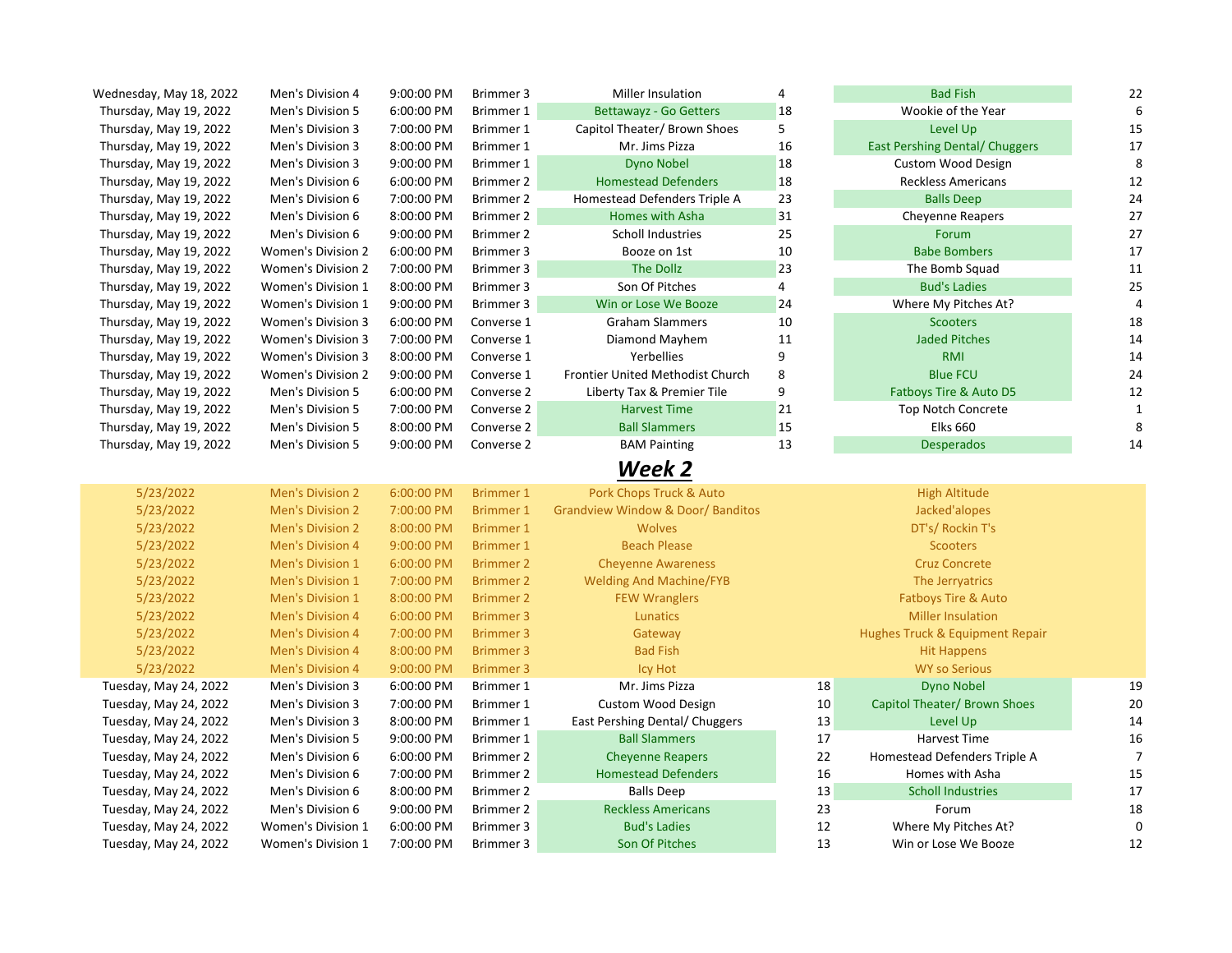| Tuesday, May 24, 2022   | Women's Division 2        | 8:00:00 PM | Brimmer 3  | The Bomb Squad                          | 11             | <b>Blue FCU</b>                              | 13             |
|-------------------------|---------------------------|------------|------------|-----------------------------------------|----------------|----------------------------------------------|----------------|
| Tuesday, May 24, 2022   | <b>Women's Division 2</b> | 9:00:00 PM | Brimmer 3  | <b>Babe Bombers</b>                     | 16             | Frontier United Methodist Church             |                |
| Tuesday, May 24, 2022   | Women's Division 2        | 6:00:00 PM | Converse 1 | The Dollz                               | 8              | Booze on 1st                                 |                |
| Tuesday, May 24, 2022   | <b>Women's Division 3</b> | 7:00:00 PM | Converse 1 | <b>Scooters</b>                         | 13             | 4 Rivers Equipment                           |                |
| Tuesday, May 24, 2022   | Women's Division 3        | 8:00:00 PM | Converse 1 | <b>Battin Bougie</b>                    | 12             | <b>Bat Intentions</b>                        | 9              |
| Tuesday, May 24, 2022   | Women's Division 3        | 9:00:00 PM | Converse 1 | <b>RMI</b>                              | 12             | Diamond Mayhem                               |                |
| Tuesday, May 24, 2022   | Men's Division 5          | 6:00:00 PM | Converse 2 | Wookie of the Year                      | 14             | <b>BAM Painting</b>                          | 3              |
| Tuesday, May 24, 2022   | Men's Division 5          | 7:00:00 PM | Converse 2 | <b>Elks 660</b>                         | $\mathbf 1$    | Fatboys Tire & Auto D5                       | 11             |
| Tuesday, May 24, 2022   | Men's Division 5          | 8:00:00 PM | Converse 2 | Desperados                              | 14             | Liberty Tax & Premier Tile                   | 23             |
| Tuesday, May 24, 2022   | Men's Division 5          | 9:00:00 PM | Converse 2 | <b>Top Notch Concrete</b>               | 12             | Bettawayz - Go Getters                       | 13             |
| Wednesday, May 25, 2022 | Men's Division 4          | 6:00:00 PM | Brimmer 1  | Hughes Truck & Equipment Repair         | 14             | Icy Hot                                      | 21             |
| Wednesday, May 25, 2022 | Men's Division 2          | 7:00:00 PM | Brimmer 1  | Jacked'alopes                           | 24             | Wolves                                       | 17             |
| Wednesday, May 25, 2022 | Men's Division 2          | 8:00:00 PM | Brimmer 1  | High Altitude                           | 8              | <b>Grandview Window &amp; Door/ Banditos</b> | 18             |
| Wednesday, May 25, 2022 | Men's Division 2          | 9:00:00 PM | Brimmer 1  | DT's/ Rockin T's                        | 22             | Pork Chops Truck & Auto                      | 25             |
| Wednesday, May 25, 2022 | Men's Division 1          | 6:00:00 PM | Brimmer 2  | The Jerryatrics                         | 26             | <b>Cheyenne Awareness</b>                    | 17             |
| Wednesday, May 25, 2022 | Men's Division 1          | 7:00:00 PM | Brimmer 2  | <b>Cruz Concrete</b>                    | 30             | <b>FEW Wranglers</b>                         | 18             |
| Wednesday, May 25, 2022 | Men's Division 1          | 8:00:00 PM | Brimmer 2  | Fatboys Tire & Auto                     | 30             | Welding And Machine/FYB                      | 24             |
| Wednesday, May 25, 2022 | Men's Division 4          | 6:00:00 PM | Brimmer 3  | Scooters                                | 6              | Gateway                                      | 18             |
| Wednesday, May 25, 2022 | Men's Division 4          | 7:00:00 PM | Brimmer 3  | Miller Insulation                       | 26             | <b>Beach Please</b>                          | 27             |
| Wednesday, May 25, 2022 | Men's Division 4          | 8:00:00 PM | Brimmer 3  | <b>WY so Serious</b>                    | 16             | <b>Bad Fish</b>                              | 20             |
| Wednesday, May 25, 2022 | Men's Division 4          | 9:00:00 PM | Brimmer 3  | <b>Hit Happens</b>                      | 25             | Lunatics                                     | 15             |
| Thursday, May 26, 2022  | Men's Division 5          | 6:00:00 PM | Brimmer 1  | Fatboys Tire & Auto D5                  | 9              | Desperados                                   | 7              |
| Thursday, May 26, 2022  | Men's Division 3          | 7:00:00 PM | Brimmer 1  | <b>Dyno Nobel</b>                       | 19             | East Pershing Dental/ Chuggers               | 15             |
| Thursday, May 26, 2022  | Men's Division 3          | 8:00:00 PM | Brimmer 1  | Level Up                                | 11             | <b>Custom Wood Design</b>                    | 1              |
| Thursday, May 26, 2022  | Men's Division 3          | 9:00:00 PM | Brimmer 1  | Capitol Theater/ Brown Shoes            | 19             | Mr. Jims Pizza                               | 8              |
| Thursday, May 26, 2022  | Men's Division 6          | 6:00:00 PM | Brimmer 2  | Forum                                   | 3              | <b>Balls Deep</b>                            | 13             |
| Thursday, May 26, 2022  | Men's Division 6          | 7:00:00 PM | Brimmer 2  | Scholl Industries                       | 3              | <b>Cheyenne Reapers</b>                      | 20             |
| Thursday, May 26, 2022  | Men's Division 6          | 8:00:00 PM | Brimmer 2  | Homes with Asha                         | 14             | <b>Reckless Americans</b>                    | 12             |
| Thursday, May 26, 2022  | Men's Division 6          | 9:00:00 PM | Brimmer 2  | Homestead Defenders Triple A            | 11             | <b>Homestead Defenders</b>                   | 21             |
| Thursday, May 26, 2022  | <b>Women's Division 2</b> | 6:00:00 PM | Brimmer 3  | <b>Frontier United Methodist Church</b> | $\overline{7}$ | The Dollz                                    | 0              |
| Thursday, May 26, 2022  | <b>Women's Division 2</b> | 7:00:00 PM | Brimmer 3  | <b>Blue FCU</b>                         | 16             | <b>Babe Bombers</b>                          | 13             |
| Thursday, May 26, 2022  | Women's Division 1        | 8:00:00 PM | Brimmer 3  | Son Of Pitches                          | 17             | Where My Pitches At?                         | 9              |
| Thursday, May 26, 2022  | Women's Division 1        | 9:00:00 PM | Brimmer 3  | Win or Lose We Booze                    | 12             | <b>Bud's Ladies</b>                          | 17             |
| Thursday, May 26, 2022  | <b>Women's Division 3</b> | 6:00:00 PM | Converse 1 | 4 Rivers Equipment                      | 7              | <b>Graham Slammers</b>                       | 10             |
| Thursday, May 26, 2022  | Women's Division 3        | 7:00:00 PM | Converse 1 | <b>Jaded Pitches</b>                    | 15             | <b>Battin Bougie</b>                         | 8              |
| Thursday, May 26, 2022  | <b>Women's Division 3</b> | 8:00:00 PM | Converse 1 | <b>Bat Intentions</b>                   | 4              | <b>Scooters</b>                              | 14             |
| Thursday, May 26, 2022  | <b>Women's Division 2</b> | 9:00:00 PM | Converse 1 | Booze on 1st                            | 14             | The Bomb Squad                               | 7              |
| Thursday, May 26, 2022  | Men's Division 5          | 6:00:00 PM | Converse 2 | Harvest Time                            | 6              | <b>Elks 660</b>                              | $\overline{7}$ |
| Thursday, May 26, 2022  | Men's Division 5          | 7:00:00 PM | Converse 2 | Liberty Tax & Premier Tile              | 9              | Wookie of the Year                           | 13             |
| Thursday, May 26, 2022  | Men's Division 5          | 8:00:00 PM | Converse 2 | <b>BAM Painting</b>                     | 13             | <b>Top Notch Concrete</b>                    | 15             |
| Thursday, May 26, 2022  | Men's Division 5          | 9:00:00 PM | Converse 2 | Bettawayz - Go Getters                  | 8              | <b>Ball Slammers</b>                         | 22             |
|                         |                           |            |            | Week 3                                  |                |                                              |                |
| 5/31/2022               | Men's Division 3          | 6:00:00 PM | Brimmer 1  | <b>East Pershing Dental/ Chuggers</b>   | 18             | <b>Custom Wood Design</b>                    | 15             |
|                         |                           |            |            |                                         |                |                                              |                |

| 11           | <b>Blue FCU</b>                              | 13           |
|--------------|----------------------------------------------|--------------|
| 16           | Frontier United Methodist Church             | 3            |
| -8           | Booze on 1st                                 | 7            |
| 13           | 4 Rivers Equipment                           | 6            |
| 12           | <b>Bat Intentions</b>                        | 9            |
| 12           | Diamond Mayhem                               | 7            |
| 14           | <b>BAM Painting</b>                          | 3            |
| $\mathbf{1}$ | Fatboys Tire & Auto D5                       | 11           |
| 14           | <b>Liberty Tax &amp; Premier Tile</b>        | 23           |
| 12           | <b>Bettawayz - Go Getters</b>                | 13           |
| 14           | <b>Icy Hot</b>                               | 21           |
| 24           | Wolves                                       | 17           |
| 8            | <b>Grandview Window &amp; Door/ Banditos</b> | 18           |
| 22           | Pork Chops Truck & Auto                      | 25           |
| 26           | <b>Cheyenne Awareness</b>                    | 17           |
| 30           | <b>FEW Wranglers</b>                         | 18           |
| 30           | <b>Welding And Machine/FYB</b>               | 24           |
| 6            | Gateway                                      | 18           |
| 26           | <b>Beach Please</b>                          | 27           |
| 16           | <b>Bad Fish</b>                              | 20           |
| 25           | Lunatics                                     | 15           |
| 9            | Desperados                                   | 7            |
| 19           | East Pershing Dental/ Chuggers               | 15           |
| 11           | <b>Custom Wood Design</b>                    | $\mathbf{1}$ |
| 19           | Mr. Jims Pizza                               | 8            |
| 3            | <b>Balls Deep</b>                            | 13           |
| 3            | <b>Cheyenne Reapers</b>                      | 20           |
| 14           | <b>Reckless Americans</b>                    | 12           |
| 11           | <b>Homestead Defenders</b>                   | 21           |
| 7            | The Dollz                                    | 0            |
| 16           | <b>Babe Bombers</b>                          | 13           |
| 17           | Where My Pitches At?                         | 9            |
| 12           | <b>Bud's Ladies</b>                          | 17           |
| 7            | <b>Graham Slammers</b>                       | 10           |
| 15           | <b>Battin Bougie</b>                         | 8            |
| 4            | <b>Scooters</b>                              | 14           |
| 14           | The Bomb Squad                               | 7            |
| 6            | <b>Elks 660</b>                              | 7            |
| 9            | Wookie of the Year                           | 13           |
| 13           | <b>Top Notch Concrete</b>                    | 15           |
| 8            | <b>Ball Slammers</b>                         | 22           |
|              |                                              |              |
|              |                                              |              |
| 18           | <b>Custom Wood Design</b>                    | 15           |
|              |                                              |              |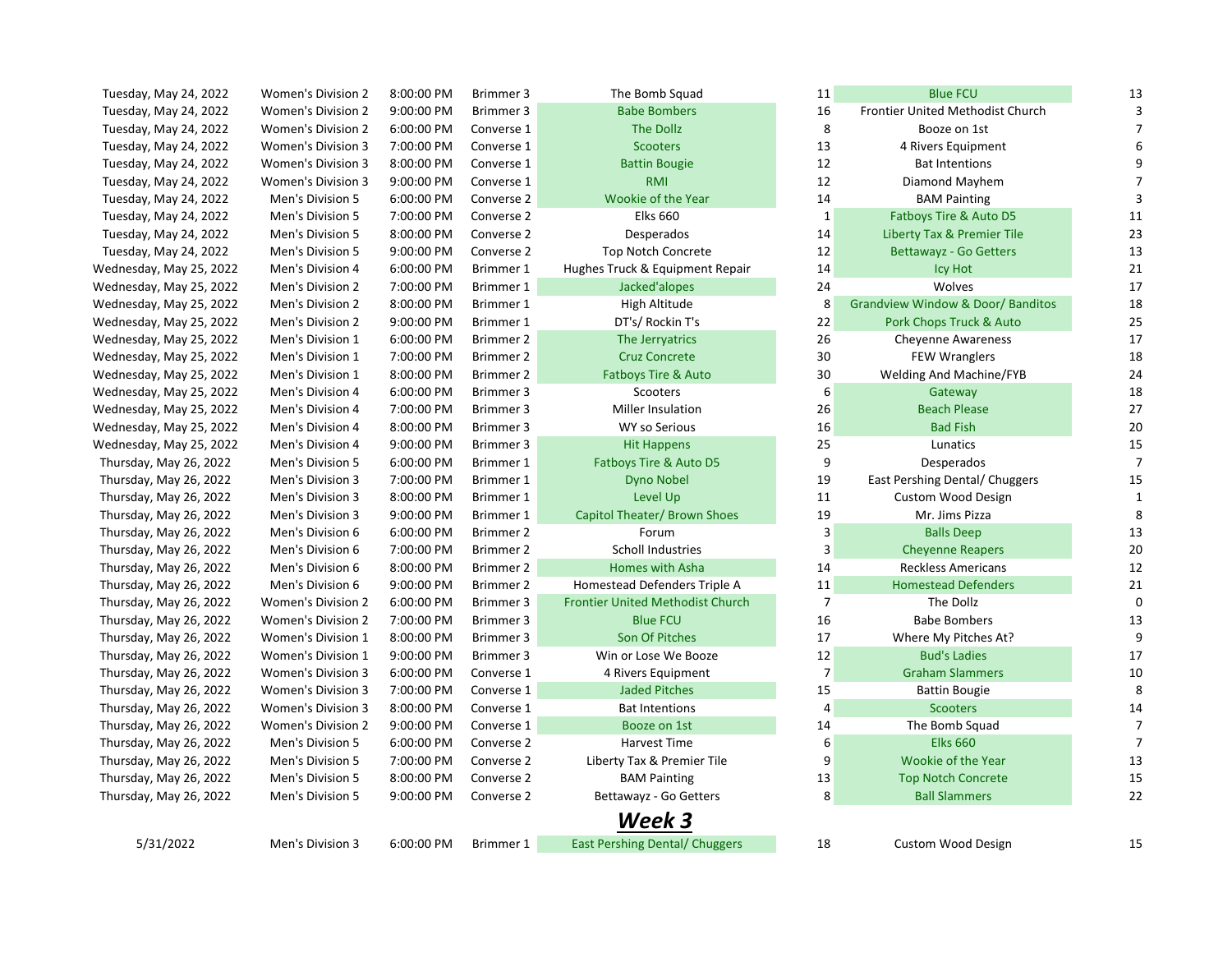| 5/31/2022 | Men's Division 3          | 7:00:00 PM | Brimmer 1        | <b>Dyno Nobel</b>                 | $11\,$         | Capitol Theater/ Brown Shoes          | 10             |
|-----------|---------------------------|------------|------------------|-----------------------------------|----------------|---------------------------------------|----------------|
| 5/31/2022 | Men's Division 3          | 8:00:00 PM | Brimmer 1        | Mr. Jims Pizza                    | 9              | Level Up                              | 11             |
| 5/31/2022 | Men's Division 5          | 9:00:00 PM | Brimmer 1        | <b>Top Notch Concrete</b>         | $\overline{7}$ | <b>Liberty Tax &amp; Premier Tile</b> | 21             |
| 5/31/2022 | Men's Division 6          | 6:00:00 PM | Brimmer 2        | <b>Homestead Defenders</b>        | 13             | Scholl Industries                     | 15             |
| 5/31/2022 | Men's Division 6          | 7:00:00 PM | Brimmer 2        | <b>Cheyenne Reapers</b>           | 21             | Forum                                 | 12             |
| 5/31/2022 | Men's Division 6          | 8:00:00 PM | Brimmer 2        | <b>Reckless Americans</b>         | 31             | <b>Balls Deep</b>                     | 8              |
| 5/31/2022 | Men's Division 6          | 9:00:00 PM | Brimmer 2        | Homes with Asha                   | 40             | Homestead Defenders Triple A          |                |
| 5/31/2022 | Women's Division 1        | 6:00:00 PM | Brimmer 3        | Where My Pitches At?              | $\overline{2}$ | Win or Lose We Booze                  | 20             |
| 5/31/2022 | <b>Women's Division 1</b> | 7:00:00 PM | Brimmer 3        | <b>Bud's Ladies</b>               | 6              | Son Of Pitches                        | 24             |
| 5/31/2022 | Women's Division 2        | 8:00:00 PM | Brimmer 3        | The Dollz                         | 18             | <b>Blue FCU</b>                       |                |
| 5/31/2022 | Women's Division 2        | 9:00:00 PM | Brimmer 3        | Booze on 1st                      | 11             | Frontier United Methodist Church      | 9              |
| 5/31/2022 | <b>Women's Division 2</b> | 6:00:00 PM | Converse 1       | The Bomb Squad                    | $\overline{4}$ | <b>Babe Bombers</b>                   | 11             |
| 5/31/2022 | <b>Women's Division 3</b> | 7:00:00 PM | Converse 1       | Diamond Mayhem                    | 8              | <b>Yerbellies</b>                     | 9              |
| 5/31/2022 | <b>Women's Division 3</b> | 8:00:00 PM | Converse 1       | <b>Graham Slammers</b>            | 18             | <b>Bat Intentions</b>                 | $\mathbf{1}$   |
| 5/31/2022 | Women's Division 3        | 9:00:00 PM | Converse 1       | Scooters                          | 13             | <b>Jaded Pitches</b>                  | 15             |
| 5/31/2022 | Men's Division 5          | 6:00:00 PM | Converse 2       | <b>Harvest Time</b>               | 12             | Bettawayz - Go Getters                | 7              |
| 5/31/2022 | Men's Division 5          | 7:00:00 PM | Converse 2       | <b>Ball Slammers</b>              | 23             | <b>BAM Painting</b>                   | 7              |
| 5/31/2022 | Men's Division 5          | 8:00:00 PM | Converse 2       | Wookie of the Year                | 19             | Fatboys Tire & Auto D5                | 14             |
| 5/31/2022 | Men's Division 5          | 9:00:00 PM | Converse 2       | <b>Elks 660</b>                   | 16             | Desperados                            | 12             |
| 6/1/2022  | Men's Division 2          | 6:00:00 PM | Brimmer 1        | Pork Chops Truck & Auto           | 5              | Jacked'alopes                         | 15             |
| 6/1/2022  | Men's Division 2          | 7:00:00 PM | Brimmer 1        | <b>High Altitude</b>              | 23             | DT's/ Rockin T's                      | 15             |
| 6/1/2022  | Men's Division 2          | 8:00:00 PM | Brimmer 1        | Grandview Window & Door/ Banditos | 23             | <b>Wolves</b>                         | 25             |
| 6/1/2022  | Men's Division 4          | 9:00:00 PM | Brimmer 1        | Gateway                           | 18             | Miller Insulation                     | 15             |
| 6/1/2022  | Men's Division 1          | 6:00:00 PM | Brimmer 2        | The Jerryatrics                   | $\overline{2}$ | <b>Fatboys Tire &amp; Auto</b>        | 23             |
| 6/1/2022  | Men's Division 1          | 7:00:00 PM | Brimmer 2        | Welding And Machine/FYB           | 10             | <b>Cruz Concrete</b>                  | 28             |
| 6/1/2022  | <b>Men's Division 1</b>   | 8:00:00 PM | <b>Brimmer 2</b> | <b>Cheyenne Awareness</b>         | $\overline{7}$ | <b>FEW Wranglers</b>                  | $\overline{0}$ |
| 6/1/2022  | Men's Division 1          | 8:00:00 PM | Brimmer 2        | <b>Cheyenne Awareness</b>         | 25             | Cruz Concrete                         | 16             |
| 6/1/2022  | Men's Division 4          | 6:00:00 PM | Brimmer 3        | <b>Lunatics</b>                   | 9              | <b>WY so Serious</b>                  | 7              |
| 6/1/2022  | Men's Division 4          | 7:00:00 PM | Brimmer 3        | Icy Hot                           | 9              | <b>Bad Fish</b>                       | 25             |
| 6/1/2022  | Men's Division 4          | 8:00:00 PM | Brimmer 3        | <b>Beach Please</b>               | 21             | <b>Hit Happens</b>                    | 20             |
| 6/1/2022  | Men's Division 4          | 9:00:00 PM | Brimmer 3        | Hughes Truck & Equipment Repair   | 8              | <b>Scooters</b>                       | 9              |
| 6/2/2022  | Men's Division 5          | 6:00:00 PM | Brimmer 1        | Liberty Tax & Premier Tile        | 5              | <b>Ball Slammers</b>                  | 23             |
| 6/2/2022  | Men's Division 3          | 7:00:00 PM | Brimmer 1        | <b>Dyno Nobel</b>                 | 16             | Level Up                              | 15             |
| 6/2/2022  | Men's Division 3          | 8:00:00 PM | Brimmer 1        | Capitol Theater/ Brown Shoes      | 30             | East Pershing Dental/ Chuggers        | 29             |
| 6/2/2022  | Men's Division 3          | 9:00:00 PM | Brimmer 1        | Mr. Jims Pizza                    | 27             | <b>Custom Wood Design</b>             |                |
| 6/2/2022  | Men's Division 6          | 6:00:00 PM | Brimmer 2        | Homestead Defenders Triple A      | 12             | <b>Reckless Americans</b>             | 13             |
| 6/2/2022  | Men's Division 6          | 7:00:00 PM | Brimmer 2        | Forum                             | 6              | <b>Homestead Defenders</b>            | 16             |
| 6/2/2022  | Men's Division 6          | 8:00:00 PM | Brimmer 2        | <b>Balls Deep</b>                 | $\overline{2}$ | <b>Cheyenne Reapers</b>               | 29             |
| 6/2/2022  | Men's Division 6          | 9:00:00 PM | Brimmer 2        | <b>Scholl Industries</b>          | 9              | Homes with Asha                       | 21             |
| 6/2/2022  | <b>Women's Division 2</b> | 6:00:00 PM | Brimmer 3        | Booze on 1st                      | 4              | <b>Blue FCU</b>                       | 6              |
| 6/2/2022  | <b>Women's Division 2</b> | 7:00:00 PM | Brimmer 3        | <b>The Dollz</b>                  | 8              | <b>Babe Bombers</b>                   | 6              |
| 6/2/2022  | Women's Division 1        | 8:00:00 PM | Brimmer 3        | Win or Lose We Booze              | 22             | Son Of Pitches                        |                |
| 6/2/2022  | Women's Division 1        | 9:00:00 PM | Brimmer 3        | Where My Pitches At?              | 13             | <b>Bud's Ladies</b>                   |                |
| 6/2/2022  | <b>Women's Division 3</b> | 6:00:00 PM | Converse 1       | <b>Battin Bougie</b>              | $\mathsf 3$    | <b>RMI</b>                            | 14             |

|                | Capitol Theater/ Brown Shoes          | 10             |
|----------------|---------------------------------------|----------------|
| 9              | Level Up                              | 11             |
| 7              | <b>Liberty Tax &amp; Premier Tile</b> | 21             |
| 13             | <b>Scholl Industries</b>              | 15             |
| 21             | Forum                                 | 12             |
| 31             | <b>Balls Deep</b>                     | 8              |
| 40             | Homestead Defenders Triple A          | $\mathbf{1}$   |
| $\overline{2}$ | Win or Lose We Booze                  | 20             |
| 6              | <b>Son Of Pitches</b>                 | 24             |
| 18             | <b>Blue FCU</b>                       | 2              |
| 11             | Frontier United Methodist Church      | 9              |
| 4              | <b>Babe Bombers</b>                   | 11             |
| 8              | <b>Yerbellies</b>                     | 9              |
| 18             | <b>Bat Intentions</b>                 | 1              |
| 13             | <b>Jaded Pitches</b>                  | 15             |
| 12             | Bettawayz - Go Getters                | 7              |
| 23             | <b>BAM Painting</b>                   | 7              |
| 19             | Fatboys Tire & Auto D5                | 14             |
| 16             | Desperados                            | 12             |
| 5              | Jacked'alopes                         | 15             |
| 23             | DT's/ Rockin T's                      | 15             |
| 23             | <b>Wolves</b>                         | 25             |
| 18             | <b>Miller Insulation</b>              | 15             |
| 2              | <b>Fatboys Tire &amp; Auto</b>        | 23             |
| 10             | <b>Cruz Concrete</b>                  | 28             |
| $\overline{7}$ | <b>FEW Wranglers</b>                  | $\overline{0}$ |
| 25             | Cruz Concrete                         | 16             |
|                |                                       |                |
| 9              | <b>WY so Serious</b>                  | 7              |
| 9              | <b>Bad Fish</b>                       | 25             |
| 21             | <b>Hit Happens</b>                    | 20             |
| 8              | <b>Scooters</b>                       | 9              |
| 5              | <b>Ball Slammers</b>                  | 23             |
| 16             | Level Up                              | 15             |
| 30             | East Pershing Dental/ Chuggers        | 29             |
| 27             | <b>Custom Wood Design</b>             | 4              |
| 12             | <b>Reckless Americans</b>             | 13             |
| 6              | <b>Homestead Defenders</b>            | 16             |
| $\overline{2}$ | <b>Cheyenne Reapers</b>               | 29             |
| 9              | <b>Homes with Asha</b>                | 21             |
| 4              | <b>Blue FCU</b>                       | 6              |
| 8              | <b>Babe Bombers</b>                   | 6              |
| 22             | Son Of Pitches                        | 7              |
| 13             | <b>Bud's Ladies</b>                   | 6              |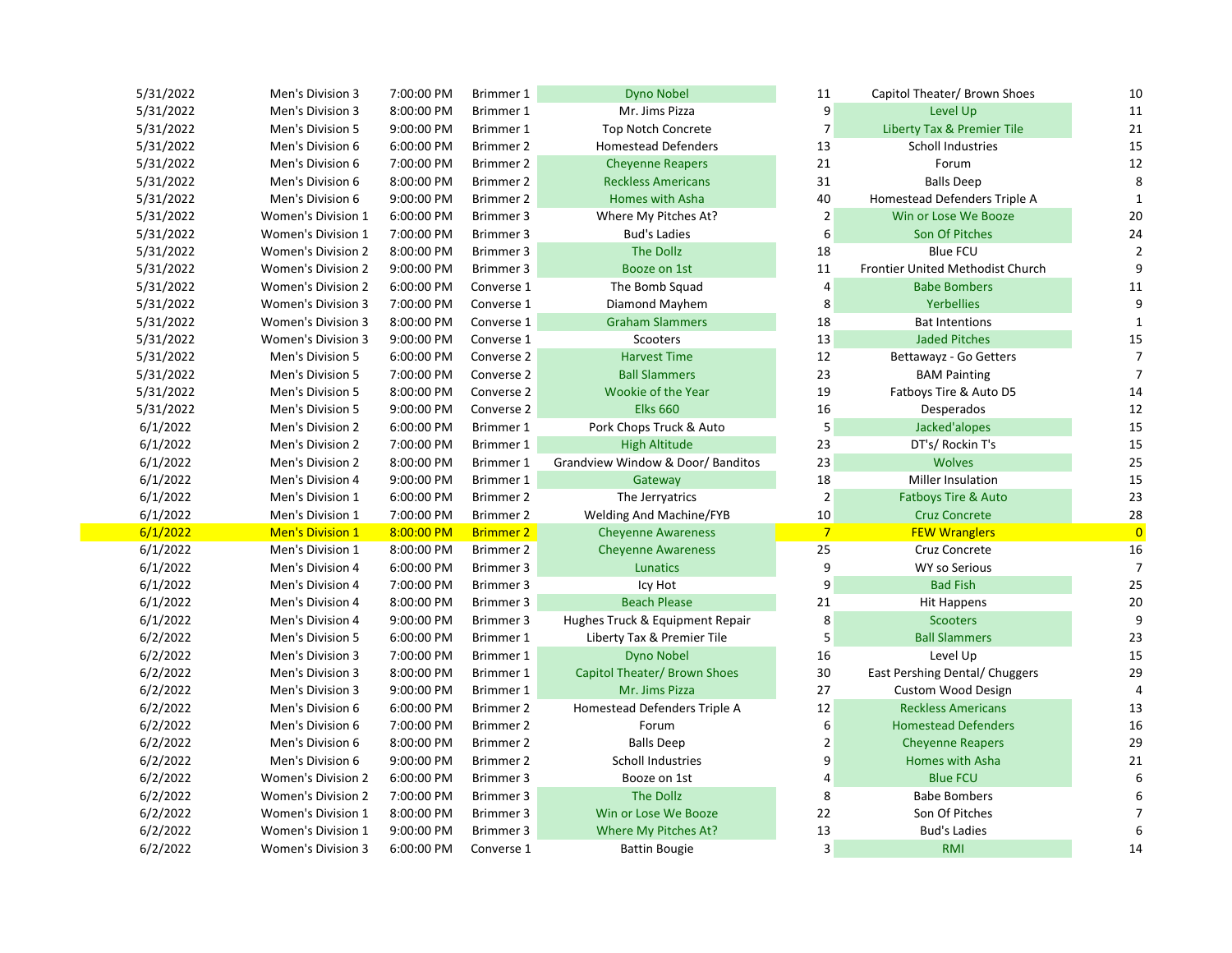| 6/2/2022 | <b>Women's Division 3</b> | 7:00:00 PM | Converse 1       | <b>Bat Intentions</b>                        | 20             | 4 Rivers Equipment                           |                |
|----------|---------------------------|------------|------------------|----------------------------------------------|----------------|----------------------------------------------|----------------|
| 6/2/2022 | Women's Division 3        | 8:00:00 PM | Converse 1       | <b>Jaded Pitches</b>                         | 14             | <b>Graham Slammers</b>                       | 7              |
| 6/2/2022 | <b>Women's Division 2</b> | 9:00:00 PM | Converse 1       | <b>Frontier United Methodist Church</b>      | 16             | The Bomb Squad                               | 15             |
| 6/2/2022 | Men's Division 5          | 6:00:00 PM | Converse 2       | Desperados                                   | 8              | Wookie of the Year                           | 19             |
| 6/2/2022 | Men's Division 5          | 7:00:00 PM | Converse 2       | Fatboys Tire & Auto D5                       | 13             | <b>Top Notch Concrete</b>                    | 20             |
| 6/2/2022 | Men's Division 5          | 8:00:00 PM | Converse 2       | <b>Bettawayz - Go Getters</b>                | 19             | <b>Elks 660</b>                              |                |
| 6/2/2022 | Men's Division 5          | 9:00:00 PM | Converse 2       | <b>BAM Painting</b>                          | $\mathbf{1}$   | <b>Harvest Time</b>                          | 21             |
|          |                           |            |                  | Week 4                                       |                |                                              |                |
| 6/6/2022 | Men's Division 4          | 6:00:00 PM | Brimmer 1        | <b>Hit Happens</b>                           | 11             | Gateway                                      | 13             |
| 6/6/2022 | Men's Division 2          | 7:00:00 PM | Brimmer 1        | DT's/ Rockin T's                             | 22             | <b>Grandview Window &amp; Door/ Banditos</b> | 23             |
| 6/6/2022 | Men's Division 2          | 8:00:00 PM | Brimmer 1        | Pork Chops Truck & Auto                      | 14             | <b>Wolves</b>                                | 15             |
| 6/6/2022 | Men's Division 2          | 9:00:00 PM | Brimmer 1        | High Altitude                                | 14             | Jacked'alopes                                | 15             |
| 6/6/2022 | Men's Division 1          | 6:00:00 PM | Brimmer 2        | <b>Welding And Machine/FYB</b>               | 25             | <b>FEW Wranglers</b>                         | 17             |
| 6/6/2022 | Men's Division 1          | 7:00:00 PM | Brimmer 2        | <b>Fatboys Tire &amp; Auto</b>               | 16             | <b>Cheyenne Awareness</b>                    | 15             |
| 6/6/2022 | Men's Division 1          | 8:00:00 PM | Brimmer 2        | The Jerryatrics                              | 10             | <b>Cruz Concrete</b>                         | 20             |
| 6/6/2022 | Men's Division 4          | 6:00:00 PM | Brimmer 3        | <b>WY so Serious</b>                         | 8              | <b>Beach Please</b>                          | 19             |
| 6/6/2022 | Men's Division 4          | 7:00:00 PM | Brimmer 3        | <b>Bad Fish</b>                              | 15             | Lunatics                                     | 5              |
| 6/6/2022 | Men's Division 4          | 8:00:00 PM | Brimmer 3        | Scooters                                     | 13             | Icy Hot                                      | 32             |
| 6/6/2022 | Men's Division 4          | 9:00:00 PM | Brimmer 3        | <b>Miller Insulation</b>                     | 25             | Hughes Truck & Equipment Repair              | 9              |
| 6/7/2022 | Men's Division 3          | 6:00:00 PM | Brimmer 1        | Level Up                                     | 3              | Capitol Theater/ Brown Shoes                 | 11             |
| 6/7/2022 | Men's Division 3          | 7:00:00 PM | Brimmer 1        | East Pershing Dental/ Chuggers               | 17             | Mr. Jims Pizza                               | 18             |
| 6/7/2022 | Men's Division 3          | 8:00:00 PM | Brimmer 1        | <b>Custom Wood Design</b>                    | $\mathbf{2}$   | <b>Dyno Nobel</b>                            | 22             |
| 6/7/2022 | Men's Division 5          | 9:00:00 PM | Brimmer 1        | <b>Elks 660</b>                              | 6              | Wookie of the Year                           | 7              |
| 6/7/2022 | Men's Division 6          | 6:00:00 PM | Brimmer 2        | Homes with Asha                              | 25             | Forum                                        | 24             |
| 6/7/2022 | Men's Division 6          | 7:00:00 PM | Brimmer 2        | <b>Homestead Defenders</b>                   | 36             | <b>Balls Deep</b>                            | 6              |
| 6/7/2022 | Men's Division 6          | 8:00:00 PM | Brimmer 2        | Homestead Defenders Triple A                 | 12             | <b>Scholl Industries</b>                     | 30             |
| 6/7/2022 | Men's Division 6          | 9:00:00 PM | <b>Brimmer 2</b> | <b>Reckless Americans</b>                    | 10             | <b>Cheyenne Reapers</b>                      | 28             |
| 6/7/2022 | Women's Division 1        | 6:00:00 PM | Brimmer 3        | <b>Bud's Ladies</b>                          | 13             | Win or Lose We Booze                         | 8              |
| 6/7/2022 | Women's Division 1        | 7:00:00 PM | Brimmer 3        | Where My Pitches At?                         | 9              | Son Of Pitches                               | 12             |
| 6/7/2022 | Women's Division 2        | 8:00:00 PM | Brimmer 3        | <b>Babe Bombers</b>                          | 18             | Booze on 1st                                 | 16             |
| 6/7/2022 | <b>Women's Division 2</b> | 9:00:00 PM | Brimmer 3        | The Bomb Squad                               | 13             | <b>The Dollz</b>                             | 17             |
| 6/7/2022 | <b>Women's Division 2</b> | 6:00:00 PM | Converse 1       | <b>Blue FCU</b>                              | 23             | Frontier United Methodist Church             | 7              |
| 6/7/2022 | <b>Women's Division 3</b> | 7:00:00 PM | Converse 1       | <b>RMI</b>                                   | 17             | Scooters                                     | q              |
| 6/7/2022 | Women's Division 3        | 8:00:00 PM | Converse 1       | <b>Yerbellies</b>                            | 11             | <b>Battin Bougie</b>                         |                |
| 6/7/2022 | Women's Division 3        | 9:00:00 PM | Converse 1       | 4 Rivers Equipment                           | $\overline{2}$ | <b>Jaded Pitches</b>                         | 23             |
| 6/7/2022 | Men's Division 5          | 6:00:00 PM | Converse 2       | <b>Top Notch Concrete</b>                    | 11             | <b>Desperados</b>                            | 12             |
| 6/7/2022 | Men's Division 5          | 7:00:00 PM | Converse 2       | Bettawayz - Go Getters                       | 15             | <b>BAM Painting</b>                          | 17             |
| 6/7/2022 | Men's Division 5          | 8:00:00 PM | Converse 2       | <b>Ball Slammers</b>                         | 16             | Fatboys Tire & Auto D5                       | 12             |
| 6/7/2022 | Men's Division 5          | 9:00:00 PM | Converse 2       | Harvest Time                                 | 15             | Liberty Tax & Premier Tile                   | 16             |
| 6/8/2022 | Men's Division 2          | 6:00:00 PM | Brimmer 1        | <b>Wolves</b>                                | 11             | High Altitude                                | 6              |
| 6/8/2022 | Men's Division 2          | 7:00:00 PM | Brimmer 1        | Jacked'alopes                                | 21             | DT's/ Rockin T's                             | 15             |
| 6/8/2022 | Men's Division 2          | 8:00:00 PM | Brimmer 1        | <b>Grandview Window &amp; Door/ Banditos</b> | 26             | Pork Chops Truck & Auto                      | 13             |
| 6/8/2022 | Men's Division 4          | 9:00:00 PM | Brimmer 1        | <b>Beach Please</b>                          | 21             | <b>Bad Fish</b>                              | $\overline{7}$ |

| <b>Graham Slammers</b><br>The Bomb Squad<br><b>Wookie of the Year</b><br><b>Top Notch Concrete</b><br><b>Elks 660</b><br><b>Harvest Time</b><br>Gateway<br><b>Grandview Window &amp; Door/ Banditos</b> | 7<br>15<br>19<br>20<br>5<br>21<br>13                                                                                                                                                        |
|---------------------------------------------------------------------------------------------------------------------------------------------------------------------------------------------------------|---------------------------------------------------------------------------------------------------------------------------------------------------------------------------------------------|
|                                                                                                                                                                                                         |                                                                                                                                                                                             |
|                                                                                                                                                                                                         |                                                                                                                                                                                             |
|                                                                                                                                                                                                         |                                                                                                                                                                                             |
|                                                                                                                                                                                                         |                                                                                                                                                                                             |
|                                                                                                                                                                                                         |                                                                                                                                                                                             |
|                                                                                                                                                                                                         |                                                                                                                                                                                             |
|                                                                                                                                                                                                         |                                                                                                                                                                                             |
|                                                                                                                                                                                                         |                                                                                                                                                                                             |
|                                                                                                                                                                                                         |                                                                                                                                                                                             |
|                                                                                                                                                                                                         | 23                                                                                                                                                                                          |
| <b>Wolves</b>                                                                                                                                                                                           | 15                                                                                                                                                                                          |
| Jacked'alopes                                                                                                                                                                                           | 15                                                                                                                                                                                          |
| <b>FEW Wranglers</b>                                                                                                                                                                                    | 17                                                                                                                                                                                          |
|                                                                                                                                                                                                         | 15                                                                                                                                                                                          |
|                                                                                                                                                                                                         | 20                                                                                                                                                                                          |
|                                                                                                                                                                                                         | 19                                                                                                                                                                                          |
|                                                                                                                                                                                                         | 5                                                                                                                                                                                           |
|                                                                                                                                                                                                         | 32                                                                                                                                                                                          |
|                                                                                                                                                                                                         | 9                                                                                                                                                                                           |
|                                                                                                                                                                                                         | 11                                                                                                                                                                                          |
|                                                                                                                                                                                                         | 18                                                                                                                                                                                          |
| <b>Dyno Nobel</b>                                                                                                                                                                                       | 22                                                                                                                                                                                          |
| <b>Wookie of the Year</b>                                                                                                                                                                               | 7                                                                                                                                                                                           |
| Forum                                                                                                                                                                                                   | 24                                                                                                                                                                                          |
| <b>Balls Deep</b>                                                                                                                                                                                       | 6                                                                                                                                                                                           |
| <b>Scholl Industries</b>                                                                                                                                                                                | 30                                                                                                                                                                                          |
| <b>Cheyenne Reapers</b>                                                                                                                                                                                 | 28                                                                                                                                                                                          |
| Win or Lose We Booze                                                                                                                                                                                    | 8                                                                                                                                                                                           |
| Son Of Pitches                                                                                                                                                                                          | 12                                                                                                                                                                                          |
| Booze on 1st                                                                                                                                                                                            | 16                                                                                                                                                                                          |
| <b>The Dollz</b>                                                                                                                                                                                        | 17                                                                                                                                                                                          |
| <b>Frontier United Methodist Church</b>                                                                                                                                                                 | 7                                                                                                                                                                                           |
| Scooters                                                                                                                                                                                                | 9                                                                                                                                                                                           |
| <b>Battin Bougie</b>                                                                                                                                                                                    | 4                                                                                                                                                                                           |
| <b>Jaded Pitches</b>                                                                                                                                                                                    | 23                                                                                                                                                                                          |
| <b>Desperados</b>                                                                                                                                                                                       | 12                                                                                                                                                                                          |
| <b>BAM Painting</b>                                                                                                                                                                                     | 17                                                                                                                                                                                          |
| Fatboys Tire & Auto D5                                                                                                                                                                                  | 12                                                                                                                                                                                          |
| <b>Liberty Tax &amp; Premier Tile</b>                                                                                                                                                                   | 16                                                                                                                                                                                          |
| High Altitude                                                                                                                                                                                           | 6                                                                                                                                                                                           |
| DT's/ Rockin T's                                                                                                                                                                                        | 15                                                                                                                                                                                          |
| Pork Chops Truck & Auto                                                                                                                                                                                 | 13                                                                                                                                                                                          |
|                                                                                                                                                                                                         |                                                                                                                                                                                             |
|                                                                                                                                                                                                         | <b>Cheyenne Awareness</b><br><b>Cruz Concrete</b><br><b>Beach Please</b><br>Lunatics<br><b>Icy Hot</b><br>Hughes Truck & Equipment Repair<br>Capitol Theater/ Brown Shoes<br>Mr. Jims Pizza |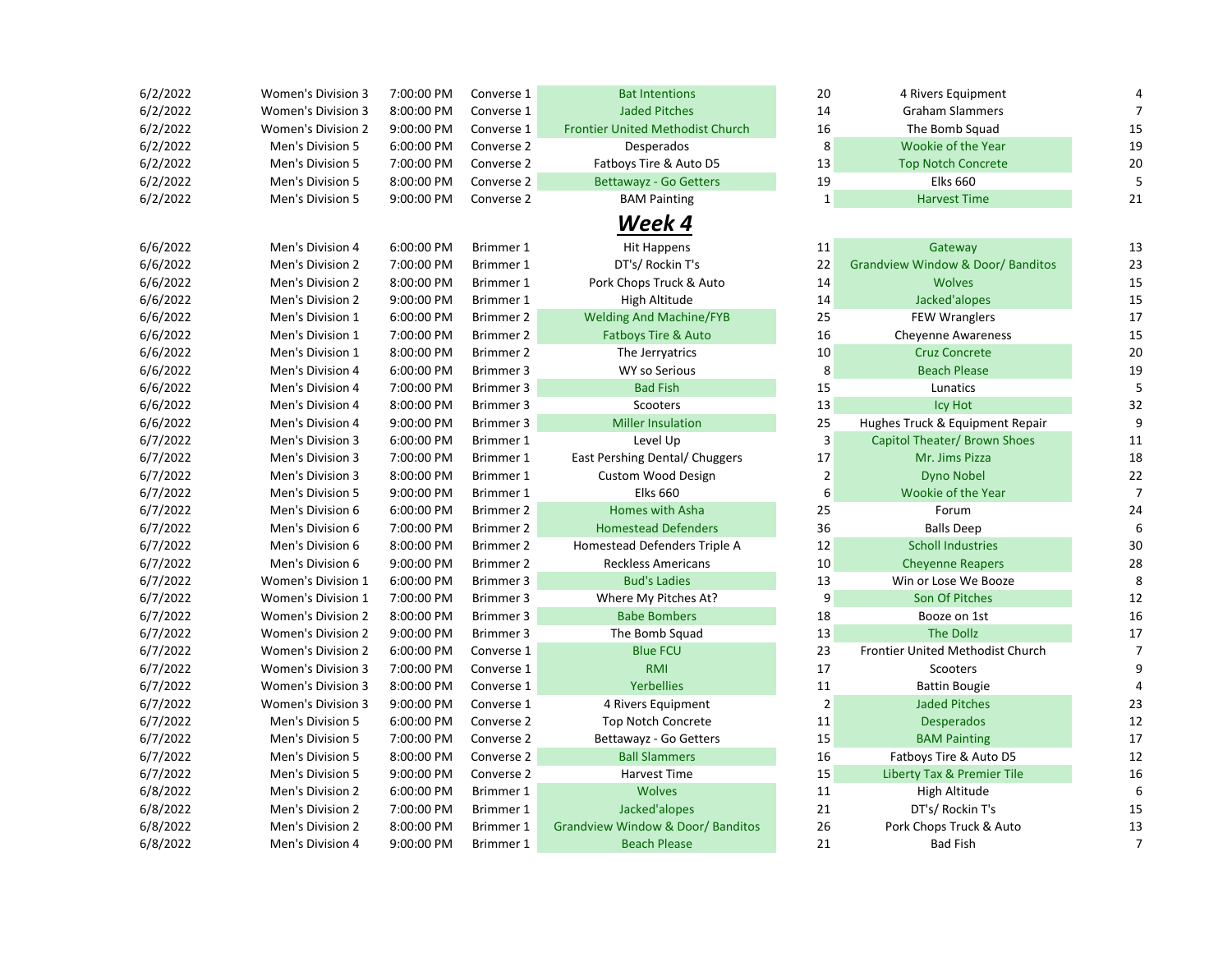| 6/8/2022  | Men's Division 1          | 6:00:00 PM | Brimmer 2  | <b>Cheyenne Awareness</b>             | 10             | <b>Welding And Machine/FYB</b>   | 16 |
|-----------|---------------------------|------------|------------|---------------------------------------|----------------|----------------------------------|----|
| 6/8/2022  | Men's Division 1          | 7:00:00 PM | Brimmer 2  | Cruz Concrete                         | 10             | <b>Fatboys Tire &amp; Auto</b>   | 12 |
| 6/8/2022  | Men's Division 1          | 8:00:00 PM | Brimmer 2  | <b>FEW Wranglers</b>                  | 22             | The Jerryatrics                  | 24 |
| 6/8/2022  | Men's Division 4          | 6:00:00 PM | Brimmer 3  | Hughes Truck & Equipment Repair       | $\mathbf 1$    | <b>Hit Happens</b>               | 15 |
| 6/8/2022  | Men's Division 4          | 7:00:00 PM | Brimmer 3  | <b>Icy Hot</b>                        | 15             | Lunatics                         | 8  |
| 6/8/2022  | Men's Division 4          | 8:00:00 PM | Brimmer 3  | Scooters                              | $\overline{3}$ | <b>Miller Insulation</b>         | 19 |
| 6/8/2022  | Men's Division 4          | 9:00:00 PM | Brimmer 3  | Gateway                               | 19             | <b>WY so Serious</b>             | 10 |
| 6/9/2022  | Men's Division 5          | 6:00:00 PM | Brimmer 1  | Fatboys Tire & Auto D5                | $\overline{7}$ | <b>Harvest Time</b>              | 17 |
| 6/9/2022  | Men's Division 3          | 7:00:00 PM | Brimmer 1  | Capitol Theater/ Brown Shoes          | 14             | Custom Wood Design               | 3  |
| 6/9/2022  | Men's Division 3          | 8:00:00 PM | Brimmer 1  | <b>Dyno Nobel</b>                     | 18             | Mr. Jims Pizza                   | 6  |
| 6/9/2022  | Men's Division 3          | 9:00:00 PM | Brimmer 1  | Level Up                              | 15             | East Pershing Dental/ Chuggers   | 11 |
| 6/9/2022  | Men's Division 6          | 6:00:00 PM | Brimmer 2  | <b>Homestead Defenders</b>            | 9              | <b>Cheyenne Reapers</b>          | 12 |
| 6/9/2022  | Men's Division 6          | 7:00:00 PM | Brimmer 2  | Homestead Defenders Triple A          | 12             | Forum                            | 32 |
| 6/9/2022  | Men's Division 6          | 8:00:00 PM | Brimmer 2  | <b>Scholl Industries</b>              | 14             | <b>Reckless Americans</b>        | 18 |
| 6/9/2022  | Men's Division 6          | 9:00:00 PM | Brimmer 2  | Homes with Asha                       | 29             | <b>Balls Deep</b>                | 14 |
| 6/9/2022  | <b>Women's Division 2</b> | 6:00:00 PM | Brimmer 3  | Frontier United Methodist Church      | $\mathbf 2$    | <b>Babe Bombers</b>              | 14 |
| 6/9/2022  | <b>Women's Division 2</b> | 7:00:00 PM | Brimmer 3  | <b>Blue FCU</b>                       | 17             | The Bomb Squad                   | 18 |
| 6/9/2022  | Women's Division 1        | 8:00:00 PM | Brimmer 3  | Son Of Pitches                        | 13             | <b>Bud's Ladies</b>              | 21 |
| 6/9/2022  | <b>Women's Division 1</b> | 9:00:00 PM | Brimmer 3  | Win or Lose We Booze                  | 18             | Where My Pitches At?             | 8  |
| 6/9/2022  | <b>Women's Division 3</b> | 6:00:00 PM | Converse 1 | <b>Battin Bougie</b>                  | $\overline{4}$ | <b>Diamond Mayhem</b>            | 12 |
| 6/9/2022  | Women's Division 3        | 7:00:00 PM | Converse 1 | <b>Graham Slammers</b>                | 11             | RMI                              | 9  |
| 6/9/2022  | Women's Division 3        | 8:00:00 PM | Converse 1 | Scooters                              | 15             | <b>Yerbellies</b>                | 17 |
| 6/9/2022  | <b>Women's Division 2</b> | 9:00:00 PM | Converse 1 | Booze on 1st                          | 3              | <b>The Dollz</b>                 | 14 |
| 6/9/2022  | Men's Division 5          | 6:00:00 PM | Converse 2 | <b>Liberty Tax &amp; Premier Tile</b> | 17             | Bettawayz - Go Getters           | 13 |
| 6/9/2022  | Men's Division 5          | 7:00:00 PM | Converse 2 | Desperados                            | 9              | <b>Ball Slammers</b>             | 30 |
| 6/9/2022  | Men's Division 5          | 8:00:00 PM | Converse 2 | <b>BAM Painting</b>                   | 17             | <b>Elks 660</b>                  | 14 |
| 6/9/2022  | Men's Division 5          | 9:00:00 PM | Converse 2 | Wookie of the Year                    | 20             | <b>Top Notch Concrete</b>        | 14 |
| 6/10/2022 | Men's Division 2          | 6:00:00 PM | Brimmer 1  | Pork Chops Truck & Auto               | $\overline{7}$ | High Altitude                    | 0  |
| 6/10/2022 | Men's Division 2          | 7:00:00 PM | Brimmer 1  | Grandview Window & Door/ Banditos     | 11             | Jacked'alopes                    | 17 |
| 6/10/2022 | Men's Division 2          | 8:00:00 PM | Brimmer 1  | Wolves                                | 15             | DT's/ Rockin T's                 | 18 |
| 6/10/2022 | Men's Division 4          | 9:00:00 PM | Brimmer 1  | <b>Beach Please</b>                   | 24             | Scooters                         | 9  |
| 6/10/2022 | Men's Division 1          | 6:00:00 PM | Brimmer 2  | Welding And Machine/FYB               | $\mathsf 0$    | The Jerryatrics                  | 7  |
| 6/10/2022 | Men's Division 1          | 7:00:00 PM | Brimmer 2  | <b>FEW Wranglers</b>                  | 13             | Fatboys Tire & Auto              |    |
| 6/10/2022 | Men's Division 5          | 8:00:00 PM | Brimmer 2  | Fatboys Tire & Auto D5                | 14             | <b>BAM Painting</b>              | 11 |
| 6/10/2022 | Men's Division 4          | 9:00:00 PM | Brimmer 3  | Lunatics                              | 15             | Miller Insulation                | 4  |
| 6/10/2022 | Men's Division 4          | 6:00:00 PM | Brimmer 3  | Gateway                               | 9              | Hughes Truck & Equipment Repair  | 12 |
| 6/10/2022 | Men's Division 4          | 7:00:00 PM | Brimmer 3  | <b>Bad Fish</b>                       | 14             | <b>Hit Happens</b>               | 11 |
| 6/10/2022 | Men's Division 4          | 8:00:00 PM | Brimmer 3  | Icy Hot                               | 12             | <b>WY so Serious</b>             | 17 |
|           |                           |            |            | Week 5                                |                |                                  |    |
| 6/13/2022 | Men's Division 4          | 6:00:00 PM | Brimmer 1  | <b>Hit Happens</b>                    | 11             | <b>Scooters</b>                  | 21 |
| 6/13/2022 | Men's Division 2          | 7:00:00 PM | Brimmer 1  | Jacked'alopes                         | 19             | Grandview Window & Door/Banditos | 8  |
| 6/13/2022 | Men's Division 2          | 8:00:00 PM | Brimmer 1  | <b>High Altitude</b>                  | 25             | Pork Chops Truck & Auto          | 22 |
| 6/13/2022 | Men's Division 2          | 9:00:00 PM | Brimmer 1  | DT's/ Rockin T's                      | 21             | <b>Wolves</b>                    | 26 |
|           |                           |            |            |                                       |                |                                  |    |

| 10             | <b>Welding And Machine/FYB</b>  | 16 |
|----------------|---------------------------------|----|
| 10             | <b>Fatboys Tire &amp; Auto</b>  | 12 |
| 22             | The Jerryatrics                 | 24 |
| 1              | <b>Hit Happens</b>              | 15 |
| 15             | Lunatics                        | 8  |
| 3              | <b>Miller Insulation</b>        | 19 |
| 19             | <b>WY so Serious</b>            | 10 |
| 7              | <b>Harvest Time</b>             | 17 |
| 14             | Custom Wood Design              | 3  |
| 18             | Mr. Jims Pizza                  | 6  |
| 15             | East Pershing Dental/ Chuggers  | 11 |
| 9              | <b>Cheyenne Reapers</b>         | 12 |
| 12             | Forum                           | 32 |
| 14             | <b>Reckless Americans</b>       | 18 |
| 29             | <b>Balls Deep</b>               | 14 |
| $\overline{2}$ | <b>Babe Bombers</b>             | 14 |
| 17             | The Bomb Squad                  | 18 |
| 13             | <b>Bud's Ladies</b>             | 21 |
| 18             | Where My Pitches At?            | 8  |
| 4              | <b>Diamond Mayhem</b>           | 12 |
| 11             | RMI                             | 9  |
| 15             | Yerbellies                      | 17 |
| 3              | <b>The Dollz</b>                | 14 |
| 17             | Bettawayz - Go Getters          | 13 |
| 9              | <b>Ball Slammers</b>            | 30 |
| 17             | <b>Elks 660</b>                 | 14 |
| 20             | <b>Top Notch Concrete</b>       | 14 |
| 7              | <b>High Altitude</b>            | 0  |
| 11             | Jacked'alopes                   | 17 |
| 15             | DT's/ Rockin T's                | 18 |
| 24             | Scooters                        | 9  |
| 0              | The Jerryatrics                 | 7  |
| 13             | Fatboys Tire & Auto             | 4  |
| 14             | <b>BAM Painting</b>             | 11 |
| 15             | <b>Miller Insulation</b>        | 4  |
| 9              | Hughes Truck & Equipment Repair | 12 |
| 14             | <b>Hit Happens</b>              | 11 |
| 12             | <b>WY so Serious</b>            | 17 |
|                |                                 |    |
| 11             | <b>Scooters</b>                 | 21 |
|                |                                 |    |

|              | Scooters                         |    |
|--------------|----------------------------------|----|
| 9            | Grandview Window & Door/Banditos | 8  |
| 5            | Pork Chops Truck & Auto          | 22 |
| $\mathbf{1}$ | <b>Wolves</b>                    | 26 |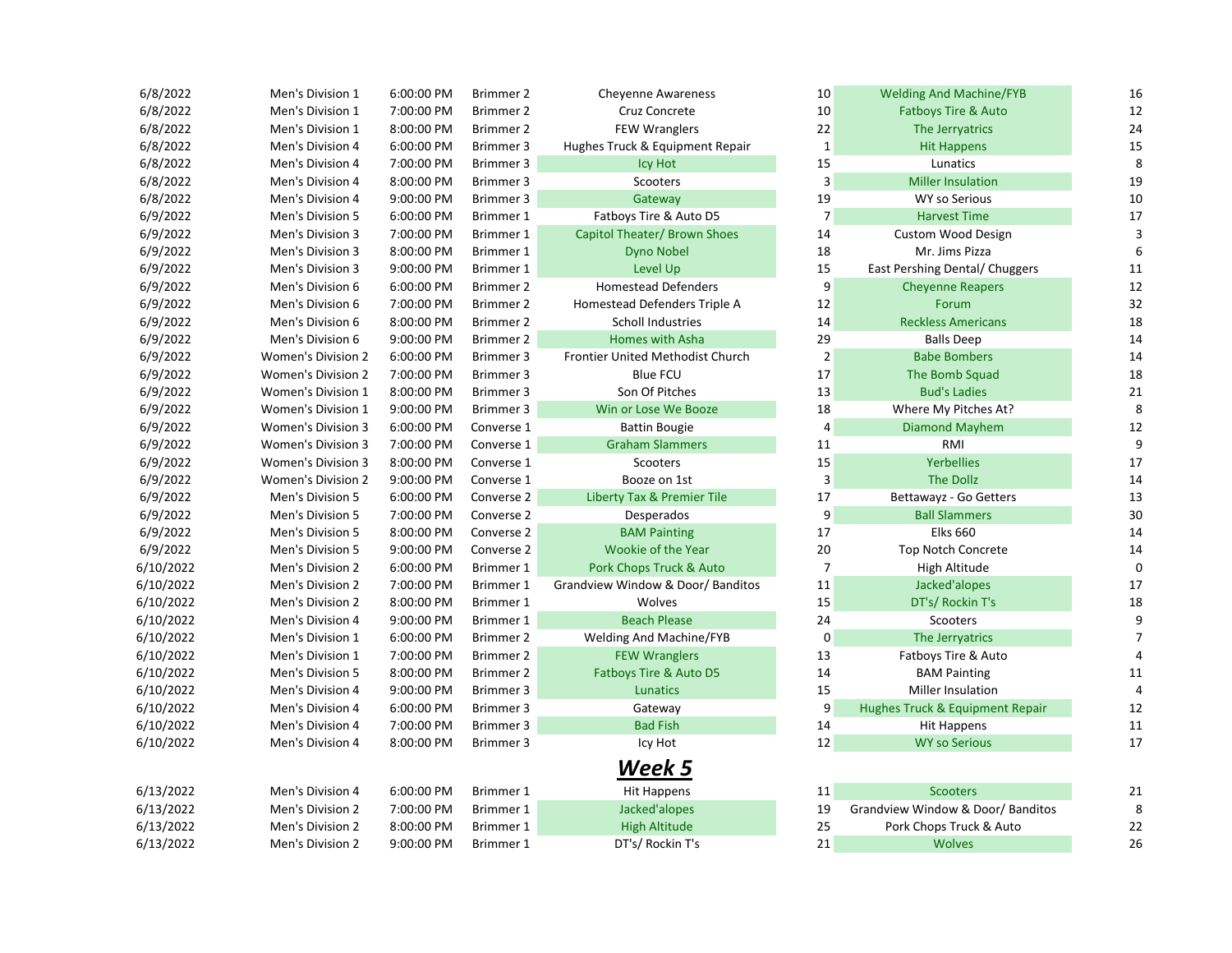| 6/13/2022 | Men's Division 1          | 6:00:00 PM | Brimmer 2  | <b>Fatboys Tire &amp; Auto</b>               | 24               | <b>FEW Wranglers</b>                  | 18 |
|-----------|---------------------------|------------|------------|----------------------------------------------|------------------|---------------------------------------|----|
| 6/13/2022 | Men's Division 1          | 7:00:00 PM | Brimmer 2  | The Jerryatrics                              | 19               | <b>Welding And Machine/FYB</b>        | 25 |
| 6/13/2022 | Men's Division 1          | 8:00:00 PM | Brimmer 2  | <b>Cruz Concrete</b>                         | 22               | <b>Cheyenne Awareness</b>             | 21 |
| 6/13/2022 | Men's Division 4          | 6:00:00 PM | Brimmer 3  | <b>Bad Fish</b>                              | 8                | Gateway                               | 10 |
| 6/13/2022 | Men's Division 4          | 7:00:00 PM | Brimmer 3  | <b>WY so Serious</b>                         | 13               | Hughes Truck & Equipment Repair       | 14 |
| 6/13/2022 | Men's Division 4          | 8:00:00 PM | Brimmer 3  | <b>Miller Insulation</b>                     | 17               | Icy Hot                               | 12 |
| 6/13/2022 | Men's Division 4          | 9:00:00 PM | Brimmer 3  | Lunatics                                     | 9                | <b>Beach Please</b>                   | 23 |
| 6/14/2022 | Men's Division 3          | 6:00:00 PM | Brimmer 1  | Mr. Jims Pizza                               | 13               | Capitol Theater/ Brown Shoes          | 25 |
| 6/14/2022 | Men's Division 3          | 7:00:00 PM | Brimmer 1  | <b>Custom Wood Design</b>                    | $\overline{2}$   | Level Up                              | 24 |
| 6/14/2022 | Men's Division 3          | 8:00:00 PM | Brimmer 1  | <b>East Pershing Dental/ Chuggers</b>        | 20               | Dyno Nobel                            | 16 |
| 6/14/2022 | Men's Division 5          | 9:00:00 PM | Brimmer 1  | <b>Elks 660</b>                              | 8                | <b>Top Notch Concrete</b>             | 13 |
| 6/14/2022 | Men's Division 6          | 6:00:00 PM | Brimmer 2  | Forum                                        | 12               | <b>Scholl Industries</b>              | 18 |
| 6/14/2022 | Men's Division 6          | 7:00:00 PM | Brimmer 2  | <b>Cheyenne Reapers</b>                      | 21               | Homes with Asha                       | 13 |
| 6/14/2022 | Men's Division 6          | 8:00:00 PM | Brimmer 2  | <b>Reckless Americans</b>                    | 5                | <b>Homestead Defenders</b>            | 16 |
| 6/14/2022 | Men's Division 6          | 9:00:00 PM | Brimmer 2  | <b>Balls Deep</b>                            | 18               | Homestead Defenders Triple A          |    |
| 6/14/2022 | <b>Women's Division 1</b> | 6:00:00 PM | Brimmer 3  | Son Of Pitches                               | 12               | Win or Lose We Booze                  | 14 |
| 6/14/2022 | <b>Women's Division 1</b> | 7:00:00 PM | Brimmer 3  | <b>Bud's Ladies</b>                          | 12               | Where My Pitches At?                  | 7  |
| 6/14/2022 | Women's Division 2        | 8:00:00 PM | Brimmer 3  | The Bomb Squad                               | $\overline{4}$   | Booze on 1st                          | 22 |
| 6/14/2022 | <b>Women's Division 2</b> | 9:00:00 PM | Brimmer 3  | The Dollz                                    | 12               | Frontier United Methodist Church      | 10 |
| 6/14/2022 | <b>Women's Division 2</b> | 6:00:00 PM | Converse 1 | <b>Babe Bombers</b>                          | 10               | <b>Blue FCU</b>                       | 5  |
| 6/14/2022 | <b>Women's Division 3</b> | 7:00:00 PM | Converse 1 | <b>Jaded Pitches</b>                         | $\boldsymbol{7}$ | <b>Bat Intentions</b>                 | 0  |
| 6/14/2022 | Women's Division 3        | 8:00:00 PM | Converse 1 | Diamond Mayhem                               | 12               | Scooters                              | 14 |
| 6/14/2022 | <b>Women's Division 3</b> | 9:00:00 PM | Converse 1 | <b>Yerbellies</b>                            | 14               | <b>Graham Slammers</b>                |    |
| 6/14/2022 | Men's Division 5          | 6:00:00 PM | Converse 2 | <b>BAM Painting</b>                          | 10               | <b>Liberty Tax &amp; Premier Tile</b> | 19 |
| 6/14/2022 | Men's Division 5          | 7:00:00 PM | Converse 2 | <b>Ball Slammers</b>                         | 24               | Wookie of the Year                    | 11 |
| 6/14/2022 | Men's Division 5          | 8:00:00 PM | Converse 2 | Desperados                                   | 12               | <b>Harvest Time</b>                   | 18 |
| 6/14/2022 | Men's Division 5          | 9:00:00 PM | Converse 2 | Bettawayz - Go Getters                       | 10               | Fatboys Tire & Auto D5                | 14 |
| 6/15/2022 | Men's Division 2          | 6:00:00 PM | Brimmer 1  | Pork Chops Truck & Auto                      | 16               | DT's/ Rockin T's                      | 18 |
| 6/15/2022 | Men's Division 2          | 7:00:00 PM | Brimmer 1  | Wolves                                       | 25               | Jacked'alopes                         | 26 |
| 6/15/2022 | Men's Division 2          | 8:00:00 PM | Brimmer 1  | <b>Grandview Window &amp; Door/ Banditos</b> | 17               | High Altitude                         | 13 |
| 6/15/2022 | Men's Division 4          | 9:00:00 PM | Brimmer 1  | <b>Bad Fish</b>                              | 24               | Hughes Truck & Equipment Repair       | 38 |
| 6/15/2022 | Men's Division 1          | 6:00:00 PM | Brimmer 2  | <b>FEW Wranglers</b>                         | 14               | <b>Cruz Concrete</b>                  | 24 |
| 6/15/2022 | Men's Division 1          | 7:00:00 PM | Brimmer 2  | <b>Cheyenne Awareness</b>                    | 13               | The Jerryatrics                       | 15 |
| 6/15/2022 | Men's Division 1          | 8:00:00 PM | Brimmer 2  | Welding And Machine/FYB                      | $\overline{7}$   | <b>Fatboys Tire &amp; Auto</b>        | 29 |
| 6/15/2022 | Men's Division 4          | 6:00:00 PM | Brimmer 3  | Miller Insulation                            | $\overline{2}$   | <b>Hit Happens</b>                    | 12 |
| 6/15/2022 | Men's Division 4          | 7:00:00 PM | Brimmer 3  | Scooters                                     | 3                | <b>WY so Serious</b>                  | 13 |
| 6/15/2022 | Men's Division 4          | 8:00:00 PM | Brimmer 3  | Gateway                                      | 8                | Lunatics                              | 7  |
| 6/15/2022 | Men's Division 4          | 9:00:00 PM | Brimmer 3  | <b>Icy Hot</b>                               | 13               | Beach Please                          | 12 |
| 6/16/2022 | Men's Division 5          | 6:00:00 PM | Brimmer 1  | <b>Harvest Time</b>                          | 24               | Wookie of the Year                    | 18 |
| 6/16/2022 | Men's Division 3          | 7:00:00 PM | Brimmer 1  | <b>Custom Wood Design</b>                    | 10               | East Pershing Dental/ Chuggers        | 6  |
| 6/16/2022 | Men's Division 3          | 8:00:00 PM | Brimmer 1  | Level Up                                     | 12               | Mr. Jims Pizza                        | 9  |
| 6/16/2022 | Men's Division 3          | 9:00:00 PM | Brimmer 1  | Capitol Theater/ Brown Shoes                 | 17               | Dyno Nobel                            | 15 |
| 6/16/2022 | Men's Division 6          | 6:00:00 PM | Brimmer 2  | Homestead Defenders Triple A                 | 16               | <b>Cheyenne Reapers</b>               | 20 |
| 6/16/2022 | Men's Division 6          | 7:00:00 PM | Brimmer 2  | Forum                                        | 23               | <b>Reckless Americans</b>             | 15 |

| 24             | <b>FEW Wranglers</b>                    | 18 |
|----------------|-----------------------------------------|----|
| 19             | <b>Welding And Machine/FYB</b>          | 25 |
| 22             | <b>Cheyenne Awareness</b>               | 21 |
| 8              | Gateway                                 | 10 |
| 13             | Hughes Truck & Equipment Repair         | 14 |
| 17             | Icy Hot                                 | 12 |
| 9              | <b>Beach Please</b>                     | 23 |
| 13             | <b>Capitol Theater/ Brown Shoes</b>     | 25 |
| $\overline{2}$ | Level Up                                | 24 |
| 20             | Dyno Nobel                              | 16 |
| 8              | <b>Top Notch Concrete</b>               | 13 |
| 12             | <b>Scholl Industries</b>                | 18 |
| 21             | Homes with Asha                         | 13 |
| 5              | <b>Homestead Defenders</b>              | 16 |
| 18             | Homestead Defenders Triple A            | 1  |
| 12             | Win or Lose We Booze                    | 14 |
| 12             | Where My Pitches At?                    | 7  |
| 4              | Booze on 1st                            | 22 |
| 12             | <b>Frontier United Methodist Church</b> | 10 |
| 10             | <b>Blue FCU</b>                         | 5  |
| 7              | <b>Bat Intentions</b>                   | 0  |
| 12             | <b>Scooters</b>                         | 14 |
| 14             | <b>Graham Slammers</b>                  | 3  |
| 10             | <b>Liberty Tax &amp; Premier Tile</b>   | 19 |
| 24             | Wookie of the Year                      | 11 |
| 12             | <b>Harvest Time</b>                     | 18 |
| 10             | <b>Fatboys Tire &amp; Auto D5</b>       | 14 |
| 16             | DT's/ Rockin T's                        | 18 |
| 25             | Jacked'alopes                           | 26 |
| 17             | High Altitude                           | 13 |
| 24             | Hughes Truck & Equipment Repair         | 38 |
| 14             | <b>Cruz Concrete</b>                    | 24 |
| 13             | The Jerryatrics                         | 15 |
| 7              | <b>Fatboys Tire &amp; Auto</b>          | 29 |
| $\overline{2}$ | <b>Hit Happens</b>                      | 12 |
| 3              | <b>WY so Serious</b>                    | 13 |
| 8              | Lunatics                                | 7  |
| 13             | <b>Beach Please</b>                     | 12 |
| 24             | Wookie of the Year                      | 18 |
| 10             | East Pershing Dental/ Chuggers          | 6  |
| 12             | Mr. Jims Pizza                          | 9  |
| 17             | Dyno Nobel                              | 15 |
| 16             | <b>Chevenne Reapers</b>                 | 20 |
| 23             | <b>Reckless Americans</b>               | 15 |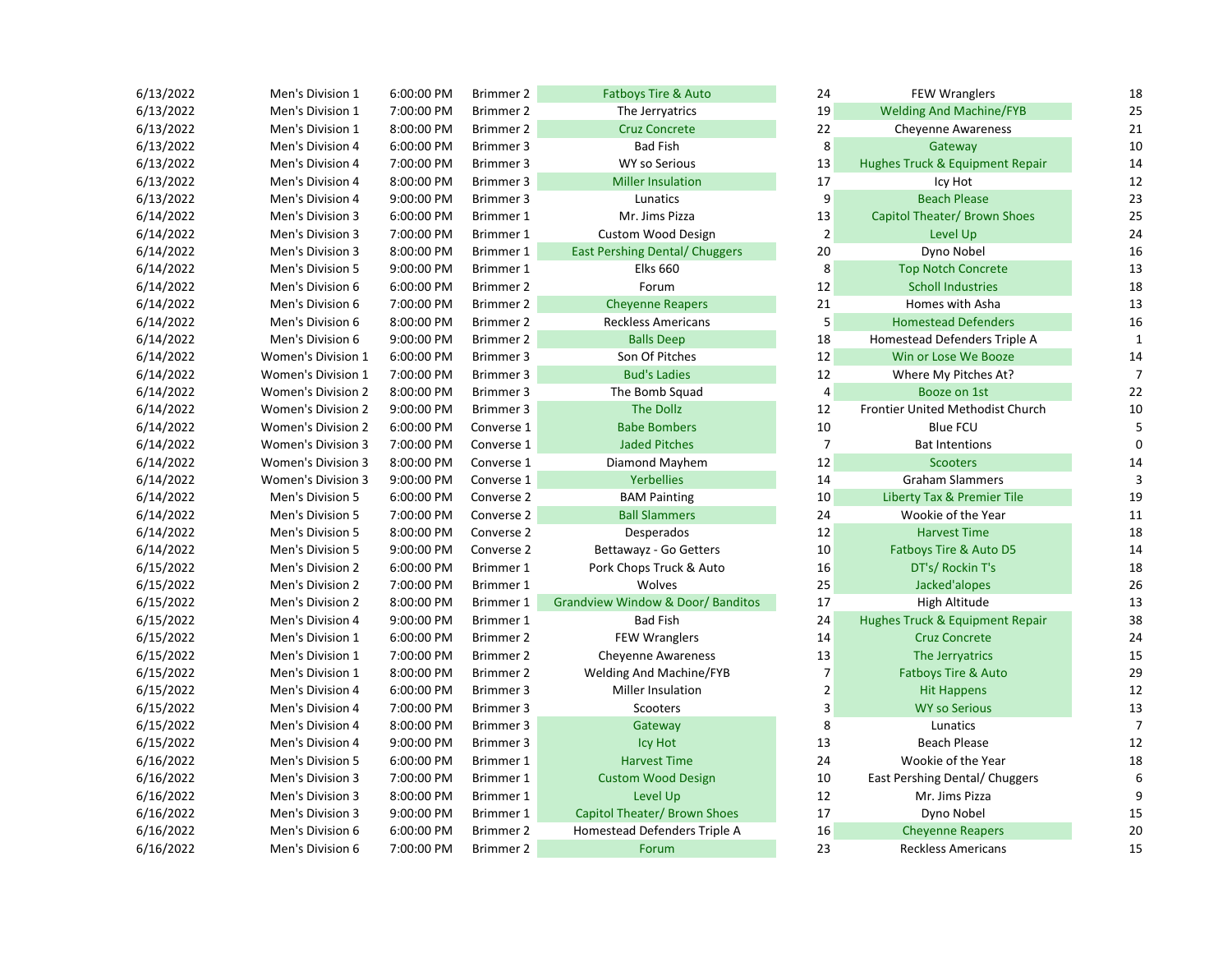| 6/16/2022 | Men's Division 6          | 8:00:00 PM | Brimmer 2        | Homes with Asha                         | 17             | <b>Homestead Defenders</b>       | 10          |
|-----------|---------------------------|------------|------------------|-----------------------------------------|----------------|----------------------------------|-------------|
| 6/16/2022 | Men's Division 6          | 9:00:00 PM | Brimmer 2        | Scholl Industries                       | $10\,$         | <b>Balls Deep</b>                | 11          |
| 6/16/2022 | Women's Division 2        | 6:00:00 PM | Brimmer 3        | <b>Blue FCU</b>                         | 5              | The Dollz                        | 15          |
| 6/16/2022 | <b>Women's Division 2</b> | 7:00:00 PM | Brimmer 3        | <b>Babe Bombers</b>                     | 18             | The Bomb Squad                   | 8           |
| 6/16/2022 | Women's Division 1        | 8:00:00 PM | Brimmer 3        | Son Of Pitches                          | 22             | Where My Pitches At?             | 9           |
| 6/16/2022 | Women's Division 1        | 9:00:00 PM | Brimmer 3        | Win or Lose We Booze                    | 9              | <b>Bud's Ladies</b>              | 16          |
| 6/16/2022 | Women's Division 3        | 6:00:00 PM | Converse 1       | <b>RMI</b>                              | 15             | 4 Rivers Equipment               | 3           |
| 6/16/2022 | <b>Women's Division 3</b> | 7:00:00 PM | Converse 1       | <b>Scooters</b>                         | 11             | <b>Battin Bougie</b>             | $\mathbf 0$ |
| 6/16/2022 | <b>Women's Division 3</b> | 8:00:00 PM | Converse 1       | <b>Graham Slammers</b>                  | 4              | <b>Diamond Mayhem</b>            | 5           |
| 6/16/2022 | <b>Women's Division 2</b> | 9:00:00 PM | Converse 1       | <b>Frontier United Methodist Church</b> | 3              | Booze on 1st                     | 27          |
| 6/16/2022 | Men's Division 5          | 6:00:00 PM | Converse 2       | <b>BAM Painting</b>                     | $\overline{4}$ | Fatboys Tire & Auto D5           | 14          |
| 6/16/2022 | Men's Division 5          | 7:00:00 PM | Converse 2       | Liberty Tax & Premier Tile              | 15             | <b>Elks 660</b>                  | 16          |
| 6/16/2022 | Men's Division 5          | 8:00:00 PM | Converse 2       | Bettawayz - Go Getters                  | 6              | <b>Desperados</b>                | 17          |
| 6/16/2022 | Men's Division 5          | 9:00:00 PM | Converse 2       | <b>Ball Slammers</b>                    | 11             | <b>Top Notch Concrete</b>        | 18          |
|           |                           |            |                  | Week 6                                  |                |                                  |             |
| 6/21/2022 | Men's Division 3          | 6:00:00 PM | Brimmer 1        | Level Up                                |                | Dyno Nobel                       |             |
| 6/21/2022 | Men's Division 3          | 7:00:00 PM | Brimmer 1        | East Pershing Dental/ Chuggers          |                | Capitol Theater/ Brown Shoes     |             |
| 6/21/2022 | Men's Division 3          | 8:00:00 PM | Brimmer 1        | <b>Custom Wood Design</b>               |                | Mr. Jims Pizza                   |             |
| 6/21/2022 | Men's Division 5          | 9:00:00 PM | Brimmer 1        | Desperados                              |                | <b>BAM Painting</b>              |             |
| 6/21/2022 | Men's Division 6          | 6:00:00 PM | Brimmer 2        | <b>Reckless Americans</b>               |                | Homes with Asha                  |             |
| 6/21/2022 | Men's Division 6          | 7:00:00 PM | Brimmer 2        | <b>Homestead Defenders</b>              |                | Homestead Defenders Triple A     |             |
| 6/21/2022 | Men's Division 6          | 8:00:00 PM | Brimmer 2        | <b>Balls Deep</b>                       |                | Forum                            |             |
| 6/21/2022 | Men's Division 6          | 9:00:00 PM | Brimmer 2        | <b>Cheyenne Reapers</b>                 |                | Scholl Industries                |             |
| 6/21/2022 | <b>Women's Division 1</b> | 6:00:00 PM | Brimmer 3        | Where My Pitches At?                    |                | Win or Lose We Booze             |             |
| 6/21/2022 | <b>Women's Division 1</b> | 7:00:00 PM | Brimmer 3        | <b>Bud's Ladies</b>                     |                | Son Of Pitches                   |             |
| 6/21/2022 | <b>Women's Division 2</b> | 8:00:00 PM | Brimmer 3        | The Bomb Squad                          |                | Frontier United Methodist Church |             |
| 6/21/2022 | <b>Women's Division 2</b> | 9:00:00 PM | Brimmer 3        | <b>Blue FCU</b>                         |                | Booze on 1st                     |             |
| 6/21/2022 | <b>Women's Division 2</b> | 6:00:00 PM | Converse 1       | <b>Babe Bombers</b>                     |                | The Dollz                        |             |
| 6/21/2022 | Women's Division 3        | 7:00:00 PM | Converse 1       | 4 Rivers Equipment                      |                | Yerbellies                       |             |
| 6/21/2022 | Women's Division 3        | 8:00:00 PM | Converse 1       | <b>Bat Intentions</b>                   |                | RMI                              |             |
| 6/21/2022 | <b>Women's Division 3</b> | 9:00:00 PM | Converse 1       | <b>Battin Bougie</b>                    |                | <b>Graham Slammers</b>           |             |
| 6/21/2022 | Men's Division 5          | 6:00:00 PM | Converse 2       | <b>Elks 660</b>                         |                | <b>Ball Slammers</b>             |             |
| 6/21/2022 | Men's Division 5          | 7:00:00 PM | Converse 2       | <b>Top Notch Concrete</b>               |                | Harvest Time                     |             |
| 6/21/2022 | Men's Division 5          | 8:00:00 PM | Converse 2       | Fatboys Tire & Auto D5                  |                | Liberty Tax & Premier Tile       |             |
| 6/21/2022 | Men's Division 5          | 9:00:00 PM | Converse 2       | Wookie of the Year                      |                | Bettawayz - Go Getters           |             |
| 6/22/2022 | Men's Division 2          | 6:00:00 PM | Brimmer 1        | Grandview Window & Door/Banditos        |                | DT's/ Rockin T's                 |             |
| 6/22/2022 | Men's Division 2          | 7:00:00 PM | Brimmer 1        | Wolves                                  |                | Pork Chops Truck & Auto          |             |
| 6/22/2022 | Men's Division 2          | 8:00:00 PM | Brimmer 1        | Jacked'alopes                           |                | High Altitude                    |             |
| 6/22/2022 | Men's Division 4          | 9:00:00 PM | Brimmer 1        | Lunatics                                |                | Scooters                         |             |
| 6/22/2022 | Men's Division 1          | 6:00:00 PM | Brimmer 2        | Cruz Concrete                           |                | The Jerryatrics                  |             |
| 6/22/2022 | Men's Division 1          | 7:00:00 PM | Brimmer 2        | <b>FEW Wranglers</b>                    |                | Welding And Machine/FYB          |             |
| 6/22/2022 | Men's Division 1          | 8:00:00 PM | <b>Brimmer 2</b> | <b>Cheyenne Awareness</b>               |                | Fatboys Tire & Auto              |             |
| 6/22/2022 | Men's Division 4          | 6:00:00 PM | Brimmer 3        | Icy Hot                                 |                | Gateway                          |             |

| 17              | <b>Homestead Defenders</b> | 10 |
|-----------------|----------------------------|----|
| 10              | <b>Balls Deep</b>          | 11 |
| 5               | <b>The Dollz</b>           | 15 |
| 18              | The Bomb Squad             | 8  |
| 22              | Where My Pitches At?       | 9  |
| 9               | <b>Bud's Ladies</b>        | 16 |
| 15              | 4 Rivers Equipment         | 3  |
| $\overline{11}$ | <b>Battin Bougie</b>       | 0  |
| $\overline{4}$  | <b>Diamond Mayhem</b>      | 5  |
| $\overline{3}$  | Booze on 1st               | 27 |
| 4               | Fatboys Tire & Auto D5     | 14 |
| 15              | <b>Elks 660</b>            | 16 |
| 6               | <b>Desperados</b>          | 17 |
| 11              | <b>Top Notch Concrete</b>  | 18 |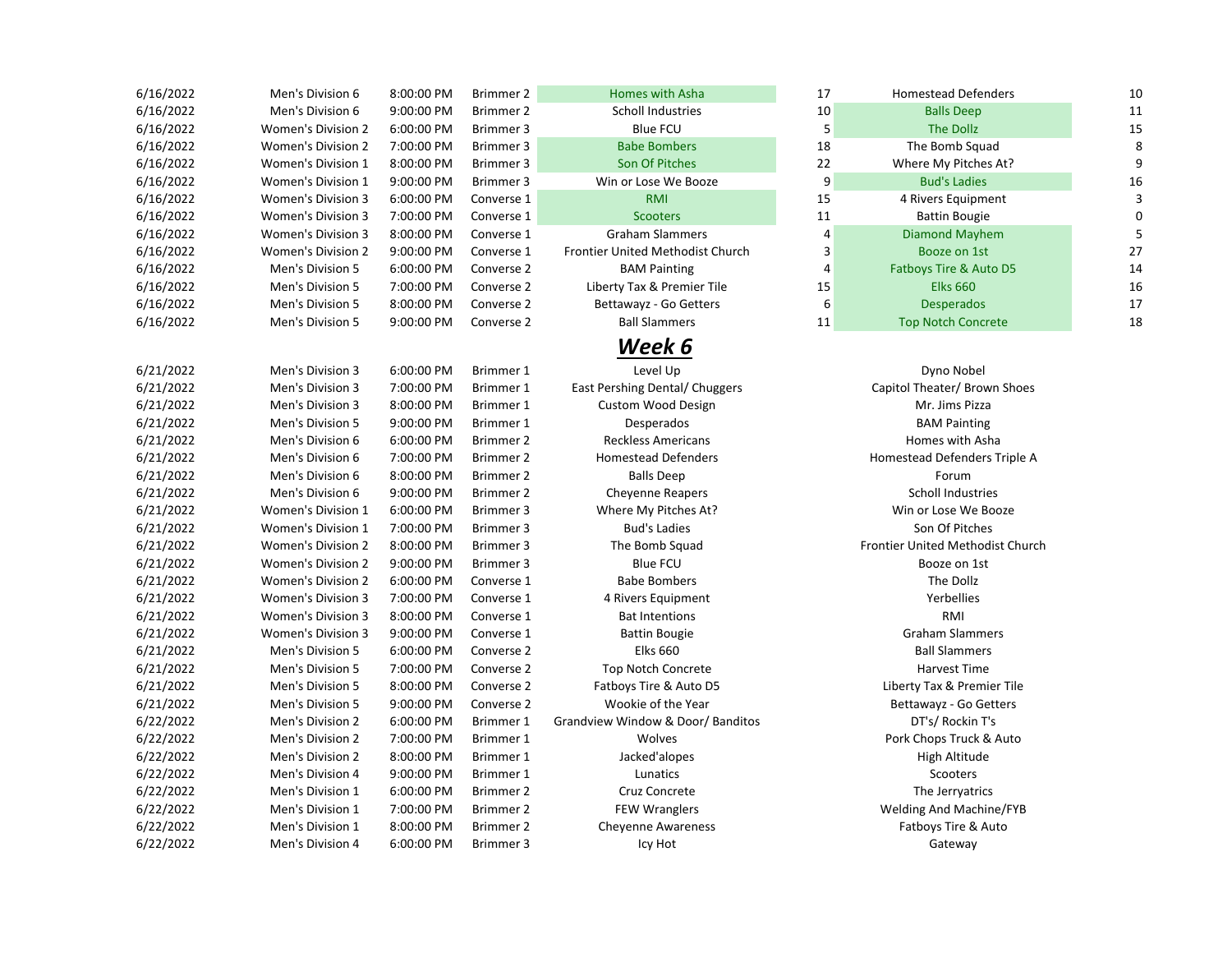| 6/22/2022 | Men's Division 4          | 7:00:00 PM | Brimmer 3  | <b>WY so Serious</b>             | <b>Hit Happens</b>            |
|-----------|---------------------------|------------|------------|----------------------------------|-------------------------------|
| 6/22/2022 | Men's Division 4          | 8:00:00 PM | Brimmer 3  | <b>Beach Please</b>              | Hughes Truck & Equipmen       |
| 6/22/2022 | Men's Division 4          | 9:00:00 PM | Brimmer 3  | <b>Bad Fish</b>                  | Miller Insulation             |
| 6/23/2022 | Men's Division 5          | 6:00:00 PM | Brimmer 1  | Harvest Time                     | <b>Ball Slammers</b>          |
| 6/23/2022 | Men's Division 3          | 7:00:00 PM | Brimmer 1  | Mr. Jims Pizza                   | East Pershing Dental/ Chu     |
| 6/23/2022 | Men's Division 3          | 8:00:00 PM | Brimmer 1  | Dyno Nobel                       | <b>Custom Wood Desig</b>      |
| 6/23/2022 | Men's Division 3          | 9:00:00 PM | Brimmer 1  | Capitol Theater/ Brown Shoes     | Level Up                      |
| 6/23/2022 | Men's Division 6          | 6:00:00 PM | Brimmer 2  | <b>Scholl Industries</b>         | <b>Homestead Defende</b>      |
| 6/23/2022 | Men's Division 6          | 7:00:00 PM | Brimmer 2  | <b>Balls Deep</b>                | <b>Reckless Americans</b>     |
| 6/23/2022 | Men's Division 6          | 8:00:00 PM | Brimmer 2  | Forum                            | <b>Cheyenne Reapers</b>       |
| 6/23/2022 | Men's Division 6          | 9:00:00 PM | Brimmer 2  | Homestead Defenders Triple A     | Homes with Asha               |
| 6/23/2022 | <b>Women's Division 2</b> | 6:00:00 PM | Brimmer 3  | The Dollz                        | The Bomb Squad                |
| 6/23/2022 | <b>Women's Division 2</b> | 7:00:00 PM | Brimmer 3  | Booze on 1st                     | <b>Babe Bombers</b>           |
| 6/23/2022 | <b>Women's Division 1</b> | 8:00:00 PM | Brimmer 3  | Where My Pitches At?             | <b>Bud's Ladies</b>           |
| 6/23/2022 | Women's Division 1        | 9:00:00 PM | Brimmer 3  | Win or Lose We Booze             | Son Of Pitches                |
| 6/23/2022 | <b>Women's Division 3</b> | 6:00:00 PM | Converse 1 | RMI                              | <b>Jaded Pitches</b>          |
| 6/23/2022 | <b>Women's Division 3</b> | 7:00:00 PM | Converse 1 | Diamond Mayhem                   | 4 Rivers Equipment            |
| 6/23/2022 | <b>Women's Division 3</b> | 8:00:00 PM | Converse 1 | Yerbellies                       | <b>Bat Intentions</b>         |
| 6/23/2022 | <b>Women's Division 2</b> | 9:00:00 PM | Converse 1 | Frontier United Methodist Church | <b>Blue FCU</b>               |
| 6/23/2022 | Men's Division 5          | 6:00:00 PM | Converse 2 | Fatboys Tire & Auto D5           | <b>Elks 660</b>               |
| 6/23/2022 | Men's Division 5          | 7:00:00 PM | Converse 2 | Liberty Tax & Premier Tile       | Desperados                    |
| 6/23/2022 | Men's Division 5          | 8:00:00 PM | Converse 2 | Bettawayz - Go Getters           | <b>Top Notch Concrete</b>     |
| 6/23/2022 | Men's Division 5          | 9:00:00 PM | Converse 2 | <b>BAM Painting</b>              | Wookie of the Year            |
|           |                           |            |            | Week 7                           |                               |
| 6/27/2022 | Men's Division 4          | 6:00:00 PM | Brimmer 1  | Hughes Truck & Equipment Repair  | Gateway                       |
| 6/27/2022 | Men's Division 2          | 7:00:00 PM | Brimmer 1  | High Altitude                    | Wolves                        |
| 6/27/2022 | Men's Division 2          | 8:00:00 PM | Brimmer 1  | Pork Chops Truck & Auto          | Grandview Window & Door/      |
| 6/27/2022 | Men's Division 2          | 9:00:00 PM | Brimmer 1  | DT's/ Rockin T's                 | Jacked'alopes                 |
| 6/27/2022 | Men's Division 1          | 6:00:00 PM | Brimmer 2  | Welding And Machine/FYB          | Cheyenne Awarenes             |
| 6/27/2022 | Men's Division 1          | 7:00:00 PM | Brimmer 2  | Fatboys Tire & Auto              | Cruz Concrete                 |
| 6/27/2022 | Men's Division 1          | 8:00:00 PM | Brimmer 2  | The Jerryatrics                  | <b>FEW Wranglers</b>          |
| 6/27/2022 | Men's Division 4          | 6:00:00 PM | Brimmer 3  | <b>WY so Serious</b>             | Icy Hot                       |
| 6/27/2022 | Men's Division 4          | 7:00:00 PM | Brimmer 3  | Miller Insulation                | Lunatics                      |
| 6/27/2022 | Men's Division 4          | 8:00:00 PM | Brimmer 3  | Hit Happens                      | <b>Bad Fish</b>               |
| 6/27/2022 | Men's Division 4          | 9:00:00 PM | Brimmer 3  | Scooters                         | <b>Beach Please</b>           |
| 6/28/2022 | Men's Division 3          | 6:00:00 PM | Brimmer 1  | Mr. Jims Pizza                   | Dyno Nobel                    |
| 6/28/2022 | Men's Division 3          | 7:00:00 PM | Brimmer 1  | East Pershing Dental/ Chuggers   | Level Up                      |
| 6/28/2022 | Men's Division 3          | 8:00:00 PM | Brimmer 1  | <b>Custom Wood Design</b>        | Capitol Theater/ Brown 9      |
| 6/28/2022 | Men's Division 5          | 9:00:00 PM | Brimmer 1  | Wookie of the Year               | Liberty Tax & Premier         |
| 6/28/2022 | Men's Division 6          | 6:00:00 PM | Brimmer 2  | <b>Cheyenne Reapers</b>          | <b>Balls Deep</b>             |
| 6/28/2022 | Men's Division 6          | 7:00:00 PM | Brimmer 2  | Homes with Asha                  | Scholl Industries             |
| 6/28/2022 | Men's Division 6          | 8:00:00 PM | Brimmer 2  | <b>Homestead Defenders</b>       | Forum                         |
| 6/28/2022 | Men's Division 6          | 9:00:00 PM | Brimmer 2  | <b>Reckless Americans</b>        | <b>Homestead Defenders Tr</b> |

## *Week 7*

Beach Please **Men's Contract A Britain 4 8:000 Please Hughes Truck & Equipment Repair** Mr. Jims Pizza **Manual 2 7:00:00 PM Britain 3 7:00:00 PM Britain 2 7:00:00 PM Britain 2 7:00:00 PM Britain 2 7:00:00 PM Britain 2 7:00:00 PM Britain 2 7:00:00 PM Britain 2 7:00:00 PM Britain 2 7:00:00 PM Britain 2 7:00:00** Dyno Nobel **Division 3 8:00:00 PM Britain 3 8:00:00 PM Bright 2 8:00:00 PM Bright 2 8:00:00 PM Bright 2 8:00:00 PM Bright 2 8:00:00 PM Bright 2 8:00:00 PM Bright 2 8:00:00 PM Bright 2 8:00:00 PM Bright 2 8:00:00 PM Bright** 

Pork Chops Truck & Auto **Chops Chops Truck & Auto Chops Auto Grandview Window & Door/ Banditos** Custom Wood Design **Capitol Theater/ Brown Shoes** Capitol Theater/ Brown Shoes Wookie of the Year **Manual Exception 5 9:00 PM Bridge Except** Liberty Tax & Premier Tile Reckless Americans **Exercise 2 8:00:00 PM Brimmer 2 Americans** Homestead Defenders Triple A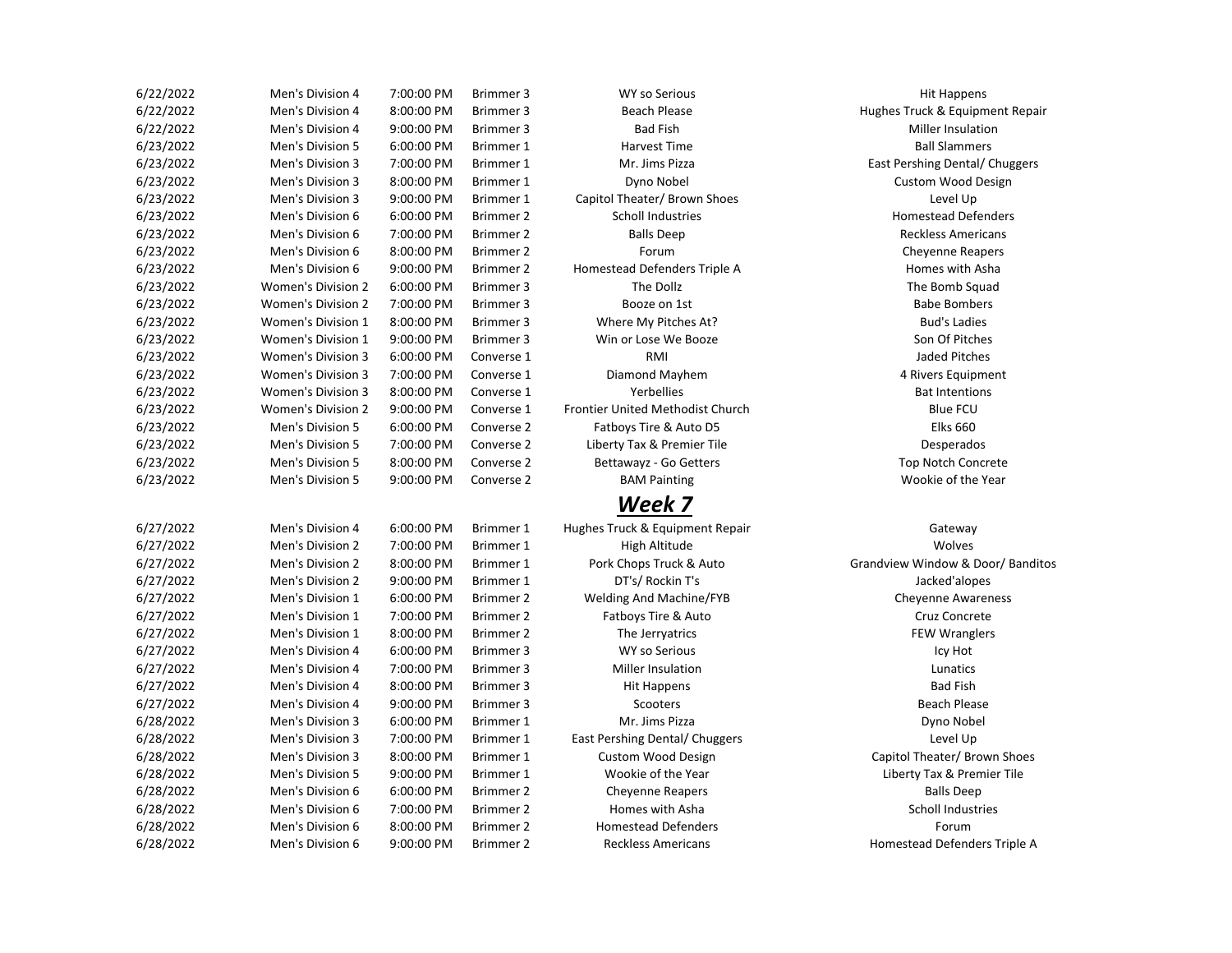| 6/28/2022 | <b>Women's Division 1</b> | 6:00:00 PM | Brimmer 3  | <b>Bud's Ladies</b>              | Win or Lose We Boo:              |
|-----------|---------------------------|------------|------------|----------------------------------|----------------------------------|
| 6/28/2022 | Women's Division 1        | 7:00:00 PM | Brimmer 3  | Where My Pitches At?             | Son Of Pitches                   |
| 6/28/2022 | Women's Division 2        | 8:00:00 PM | Brimmer 3  | <b>Babe Bombers</b>              | <b>Frontier United Methodist</b> |
| 6/28/2022 | Women's Division 2        | 9:00:00 PM | Brimmer 3  | The Dollz                        | Booze on 1st                     |
| 6/28/2022 | <b>Women's Division 2</b> | 6:00:00 PM | Converse 1 | The Bomb Squad                   | <b>Blue FCU</b>                  |
| 6/28/2022 | Women's Division 3        | 7:00:00 PM | Converse 1 | Diamond Mayhem                   | <b>Bat Intentions</b>            |
| 6/28/2022 | <b>Women's Division 3</b> | 8:00:00 PM | Converse 1 | <b>Battin Bougie</b>             | 4 Rivers Equipment               |
| 6/28/2022 | <b>Women's Division 3</b> | 9:00:00 PM | Converse 1 | Yerbellies                       | Jaded Pitches                    |
| 6/28/2022 | Men's Division 5          | 6:00:00 PM | Converse 2 | <b>Ball Slammers</b>             | Bettawayz - Go Gette             |
| 6/28/2022 | Men's Division 5          | 7:00:00 PM | Converse 2 | <b>Elks 660</b>                  | Harvest Time                     |
| 6/28/2022 | Men's Division 5          | 8:00:00 PM | Converse 2 | <b>Top Notch Concrete</b>        | <b>BAM Painting</b>              |
| 6/28/2022 | Men's Division 5          | 9:00:00 PM | Converse 2 | Desperados                       | Fatboys Tire & Auto I            |
| 6/29/2022 | Men's Division 2          | 6:00:00 PM | Brimmer 1  | Grandview Window & Door/Banditos | Jacked'alopes                    |
| 6/29/2022 | Men's Division 2          | 7:00:00 PM | Brimmer 1  | Wolves                           | DT's/ Rockin T's                 |
| 6/29/2022 | Men's Division 2          | 8:00:00 PM | Brimmer 1  | Pork Chops Truck & Auto          | High Altitude                    |
| 6/29/2022 | Men's Division 4          | 9:00:00 PM | Brimmer 1  | Lunatics                         | <b>Hit Happens</b>               |
| 6/29/2022 | Men's Division 1          | 6:00:00 PM | Brimmer 2  | <b>Cheyenne Awareness</b>        | Cruz Concrete                    |
| 6/29/2022 | Men's Division 1          | 7:00:00 PM | Brimmer 2  | <b>FEW Wranglers</b>             | Fatboys Tire & Auto              |
| 6/29/2022 | Men's Division 1          | 8:00:00 PM | Brimmer 2  | Welding And Machine/FYB          | The Jerryatrics                  |
| 6/29/2022 | Men's Division 4          | 6:00:00 PM | Brimmer 3  | <b>Beach Please</b>              | Miller Insulation                |
| 6/29/2022 | Men's Division 4          | 7:00:00 PM | Brimmer 3  | Icy Hot                          | Hughes Truck & Equipmen          |
| 6/29/2022 | Men's Division 4          | 8:00:00 PM | Brimmer 3  | Gateway                          | Scooters                         |
| 6/29/2022 | Men's Division 4          | 9:00:00 PM | Brimmer 3  | <b>Bad Fish</b>                  | <b>WY so Serious</b>             |
| 6/30/2022 | Men's Division 5          | 6:00:00 PM | Brimmer 1  | Desperados                       | <b>Elks 660</b>                  |
| 6/30/2022 | Men's Division 3          | 7:00:00 PM | Brimmer 1  | Level Up                         | <b>Custom Wood Desig</b>         |
| 6/30/2022 | Men's Division 3          | 8:00:00 PM | Brimmer 1  | Capitol Theater/ Brown Shoes     | Mr. Jims Pizza                   |
| 6/30/2022 | Men's Division 3          | 9:00:00 PM | Brimmer 1  | Dyno Nobel                       | East Pershing Dental/ Chu        |
| 6/30/2022 | Men's Division 6          | 6:00:00 PM | Brimmer 2  | <b>Scholl Industries</b>         | Homestead Defenders Tr           |
| 6/30/2022 | Men's Division 6          | 7:00:00 PM | Brimmer 2  | <b>Cheyenne Reapers</b>          | <b>Reckless Americans</b>        |
| 6/30/2022 | Men's Division 6          | 8:00:00 PM | Brimmer 2  | <b>Balls Deep</b>                | <b>Homestead Defende</b>         |
| 6/30/2022 | Men's Division 6          | 9:00:00 PM | Brimmer 2  | Forum                            | Homes with Asha                  |
| 6/30/2022 | <b>Women's Division 2</b> | 6:00:00 PM | Brimmer 3  | <b>Blue FCU</b>                  | <b>Babe Bombers</b>              |
| 6/30/2022 | <b>Women's Division 2</b> | 7:00:00 PM | Brimmer 3  | Frontier United Methodist Church | The Dollz                        |
| 6/30/2022 | <b>Women's Division 1</b> | 8:00:00 PM | Brimmer 3  | Win or Lose We Booze             | Where My Pitches At              |
| 6/30/2022 | Women's Division 1        | 9:00:00 PM | Brimmer 3  | Son Of Pitches                   | <b>Bud's Ladies</b>              |
| 6/30/2022 | Women's Division 3        | 6:00:00 PM | Converse 1 | Scooters                         | <b>Graham Slammers</b>           |
| 6/30/2022 | <b>Women's Division 3</b> | 7:00:00 PM | Converse 1 | RMI                              | Yerbellies                       |
| 6/30/2022 | Women's Division 3        | 8:00:00 PM | Converse 1 | <b>Bat Intentions</b>            | <b>Battin Bougie</b>             |
| 6/30/2022 | Women's Division 2        | 9:00:00 PM | Converse 1 | Booze on 1st                     | The Bomb Squad                   |
| 6/30/2022 | Men's Division 5          | 6:00:00 PM | Converse 2 | Liberty Tax & Premier Tile       | <b>Top Notch Concrete</b>        |
| 6/30/2022 | Men's Division 5          | 7:00:00 PM | Converse 2 | Fatboys Tire & Auto D5           | Wookie of the Year               |
| 6/30/2022 | Men's Division 5          | 8:00:00 PM | Converse 2 | <b>BAM Painting</b>              | <b>Ball Slammers</b>             |
| 6/30/2022 | Men's Division 5          | 9:00:00 PM | Converse 2 | Bettawayz - Go Getters           | Harvest Time                     |
|           |                           |            |            |                                  |                                  |

Eadies **Example 2 and 1 6:00 PM Britain 1 6:00 PM Britain 1 6:00 PM Britain 1 6:00 PM Britain 1 6:00 PM Britain 1 6:00 PM Britain 1 6:00 PM Britain 1 6:00 PM Britain 1 6:00 PM Britain 1 6:00 PM Britain 1 6:00 PM Britain 1** embers **Example 2 8:00:00 Prontier United Methodist Church** Bougie **6/28/2022 Bougie 3 8:00:00 PM Converse 1 A** Rivers Equipment mmers **Example 2 6:00 PM Converse 2 A:000 PM Converse 2 Bettawayz - Go Getters** erados **External Men's Division 5 9:00:00 Patboys Tire & Auto D5** w & Door/ Banditos and Britain 2 5:00 PM Britain 2 6:00 PM Britain Britain Britain Britain Britain Britain Bri Fatboys Tire & Auto Hot **Figure 3 7:00 PM Bridges Truck & Equipment Repair** el Up **Exercise 2 7:00:00 PM Britain 3 7:00 PM Bright 2 7:00:00 PM Bright 2 7:00:00 PM Bright 2 7:00:00 PM Bri** Nobel **Munities 2 9:00:00 PM Britain 3 9:00:00 PM Britain 3 9:00 PM Britain Pershing Dental/ Chuggers** dustries **Men's Communists** Homestead Defenders Triple A e Reapers **Men's Division 6 7:00 PM Britain 6 7:00 PM Britain 6 7:00 PM Britain E** Deep **EXECUTE:** Men's Deep Homestead Defenders Me Booze **Bridge 1 8:00 PM British 1 8:00 PM British 1 8:00 PM British British 2 Where My Pitches At?** on 1st and 2 9:00 PM Converse 1 9:00 PM Converse 1 9:00 PM Converse 1 9:00 PM Converse 1 Bomb Squad Fremier Tile **Fremier Tile 2002 Men's Division 5 6:00:00 Premier Tile Top Notch Concrete**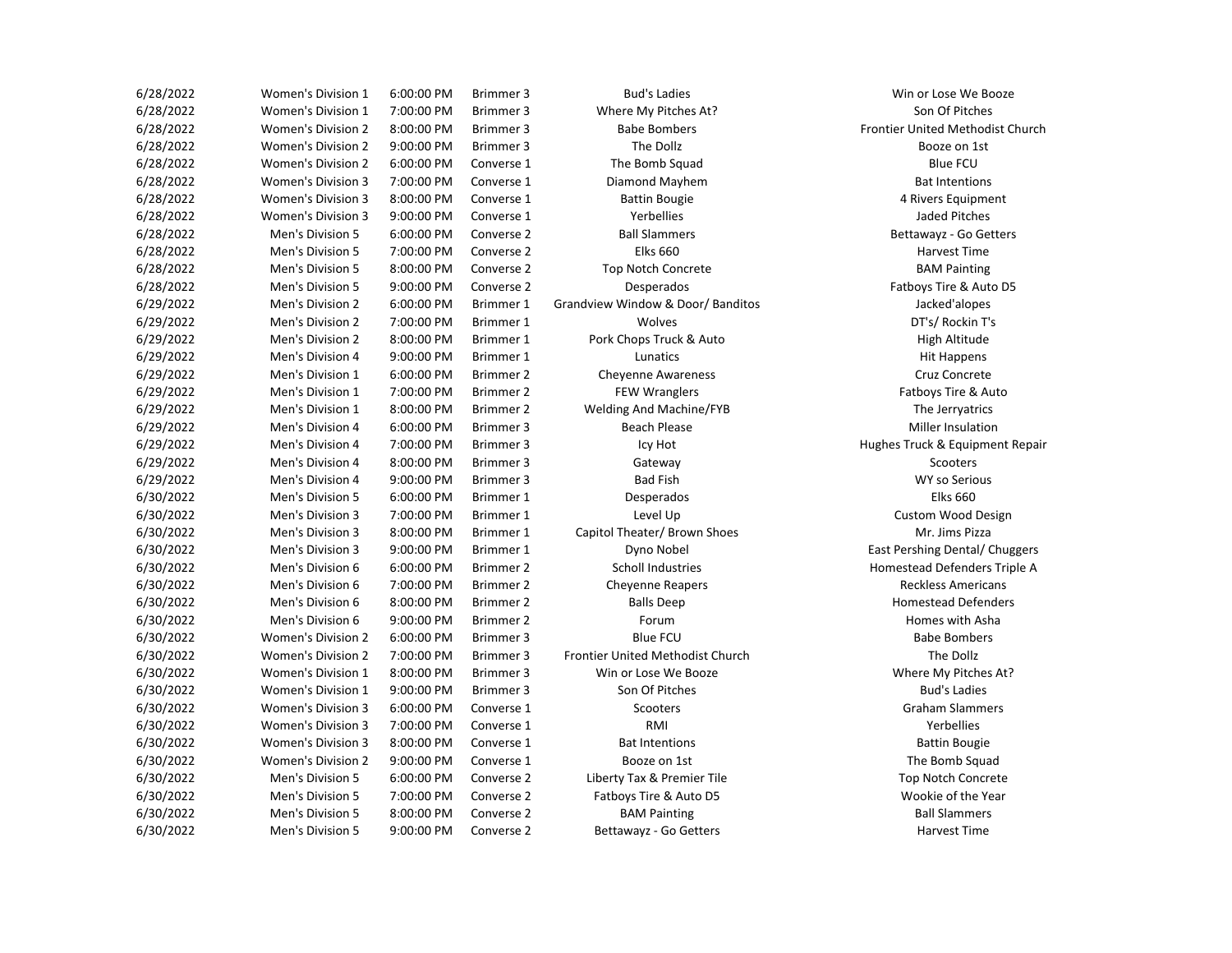| 7/5/2022  | Women's Division 3        | 6:00:00 PM | Converse 1       | Jaded Pitches                   | Diamond Mayhem           |
|-----------|---------------------------|------------|------------------|---------------------------------|--------------------------|
| 7/5/2022  | Women's Division 3        | 7:00:00 PM | Converse 1       | 4 Rivers Equipment              | Scooters                 |
| 7/5/2022  | Women's Division 3        | 8:00:00 PM | Converse 1       | <b>Bat Intentions</b>           | <b>Graham Slammers</b>   |
| 7/6/2022  | Men's Division 4          | 6:00:00 PM | Brimmer 1        | <b>Bad Fish</b>                 | Icy Hot                  |
| 7/6/2022  | Men's Division 2          | 7:00:00 PM | Brimmer 1        | DT's/ Rockin T's                | Pork Chops Truck & A     |
| 7/6/2022  | Men's Division 2          | 8:00:00 PM | Brimmer 1        | High Altitude                   | Grandview Window & Door  |
| 7/6/2022  | Men's Division 2          | 9:00:00 PM | Brimmer 1        | Jacked'alopes                   | Wolves                   |
| 7/6/2022  | Men's Division 1          | 6:00:00 PM | Brimmer 2        | Fatboys Tire & Auto             | Welding And Machine,     |
| 7/6/2022  | Men's Division 1          | 7:00:00 PM | Brimmer 2        | The Jerryatrics                 | <b>Cheyenne Awarenes</b> |
| 7/6/2022  | Men's Division 1          | 8:00:00 PM | Brimmer 2        | Cruz Concrete                   | <b>FEW Wranglers</b>     |
| 7/6/2022  | Men's Division 4          | 6:00:00 PM | Brimmer 3        | Scooters                        | Hughes Truck & Equipmen  |
| 7/6/2022  | Men's Division 4          | 7:00:00 PM | Brimmer 3        | <b>Hit Happens</b>              | <b>Beach Please</b>      |
| 7/6/2022  | Men's Division 4          | 8:00:00 PM | Brimmer 3        | <b>WY so Serious</b>            | Lunatics                 |
| 7/6/2022  | Men's Division 4          | 9:00:00 PM | Brimmer 3        | Miller Insulation               | Gateway                  |
| 7/7/2022  | <b>Women's Division 3</b> | 6:00:00 PM | Converse 1       | Diamond Mayhem                  | <b>RMI</b>               |
| 7/7/2022  | Women's Division 3        | 7:00:00 PM | Converse 1       | <b>Battin Bougie</b>            | <b>Jaded Pitches</b>     |
| 7/7/2022  | Women's Division 3        | 8:00:00 PM | Converse 1       | <b>Graham Slammers</b>          | 4 Rivers Equipment       |
|           |                           |            |                  | Week 9                          |                          |
| 7/11/2022 | Men's Division 4          | 6:00:00 PM | Brimmer 1        | <b>Miller Insulation</b>        | <b>WY so Serious</b>     |
| 7/11/2022 | Men's Division 2          | 7:00:00 PM | Brimmer 1        | Jacked'alopes                   | Pork Chops Truck & A     |
| 7/11/2022 | Men's Division 2          | 8:00:00 PM | Brimmer 1        | Wolves                          | Grandview Window & Door, |
| 7/11/2022 | Men's Division 2          | 9:00:00 PM | Brimmer 1        | DT's/ Rockin T's                | High Altitude            |
| 7/11/2022 | Men's Division 1          | 6:00:00 PM | Brimmer 2        | Fatboys Tire & Auto             | The Jerryatrics          |
| 7/11/2022 | Men's Division 1          | 7:00:00 PM | Brimmer 2        | <b>FEW Wranglers</b>            | <b>Cheyenne Awarenes</b> |
| 7/11/2022 | Men's Division 1          | 8:00:00 PM | <b>Brimmer 2</b> | Cruz Concrete                   | Welding And Machine,     |
| 7/11/2022 | Men's Division 4          | 6:00:00 PM | Brimmer 3        | Scooters                        | <b>Bad Fish</b>          |
| 7/11/2022 | Men's Division 4          | 7:00:00 PM | Brimmer 3        | Gateway                         | <b>Beach Please</b>      |
| 7/11/2022 | Men's Division 4          | 8:00:00 PM | Brimmer 3        | Hughes Truck & Equipment Repair | Lunatics                 |
| 7/11/2022 | Men's Division 4          | 9:00:00 PM | Brimmer 3        | <b>Hit Happens</b>              | Icy Hot                  |
| 7/12/2022 | <b>Women's Division 3</b> | 6:00:00 PM | Converse 1       | <b>RMI</b>                      | <b>Battin Bougie</b>     |
| 7/12/2022 | <b>Women's Division 3</b> | 7:00:00 PM | Converse 1       | Yerbellies                      | Diamond Mayhem           |
| 7/12/2022 | <b>Women's Division 3</b> | 8:00:00 PM | Converse 1       | Scooters                        | <b>Bat Intentions</b>    |
| 7/12/2022 | Women's Division 3        | 9:00:00 PM | Converse 1       | <b>Graham Slammers</b>          | Jaded Pitches            |
| 7/14/2022 | Women's Division 3        | 6:00:00 PM | Converse 1       | Jaded Pitches                   | Scooters                 |
| 7/14/2022 | <b>Women's Division 3</b> | 7:00:00 PM | Converse 1       | 4 Rivers Equipment              | <b>Bat Intentions</b>    |
| 7/14/2022 | <b>Women's Division 3</b> | 8:00:00 PM | Converse 1       | 4 Rivers Equipment              | RMI                      |
| 7/14/2022 | Women's Division 3        | 9:00:00 PM | Converse 1       | <b>Battin Bougie</b>            | Yerbellies               |
|           |                           |            |                  | Week 10                         |                          |
| 7/19/2022 | Women's Division 3        | 6:00:00 PM | Converse 1       | <b>Graham Slammers</b>          | Yerbellies               |
| 7/19/2022 | <b>Women's Division 3</b> | 7:00:00 PM | Converse 1       | Scooters                        | <b>RMI</b>               |
| 7/19/2022 | Women's Division 3        | 8:00:00 PM | Converse 1       | Diamond Mayhem                  | <b>Battin Bougie</b>     |
|           |                           |            |                  |                                 |                          |

## *Week 8*

## *Week 9*

## *Week 10*

4 Rivers Equipment **3** 7:00 PM Converse 1 2:00 PM Converse 1 2:00 PM Converse 1 2:00 PM Converse 1 2:00 PM Converse 1 2:00 PM Converse 1 2:00 PM Converse 1 2:00 PM Converse 1 2:00 PM Converse 1 2:00 PM Converse 1 2:00 PM C DT's/ Rockin T's **DT's/ Rockin T's** Pork Chops Truck & Auto Figh Altitude Theorem 2 8:00 PM Brigh Altitude Grandview Window & Door/ Banditos Fatboys Tire & Auto **Pathon 1 6:000 PM Britain 1 6:00:00 PM Britain 1 6:00:00 PM Britain 1 6:00:00 PM Britain 1 6:00:00 PM Britain 1 6:00:00 PM Britain 1 6:00:00 PM Britain 1 6:00:00 PM Britain 1 6:00:00 PM Britain 1 6:00:** The Jerryatrics **The Jerryatrics Cheyenne Awareness** Scooters Truck & Equipment Repair Fraham Slammers **The State 3 8:00 PM Converse 1 A:00:00 PM Converse 1 A:00:00 PM Converse 1 A:00:00 PM Converse 1 A:00:00 PM Converse 1 A:00:00 PM Converse 1 A:00:00 PM Converse 1 A:00:00 PM Converse 1 A:00:00 PM Converse** 

Jacked'alopes **Truck & Auto** Pork Chops Truck & Auto Wolves **7/2022 Mental Men's Door American** Grandview Window & Door/ Banditos FEW Wranglers **The Cheyenne Awareness** Cheyenne Awareness 7/11/2022 Men's Division 1 8:00:00 PM Brimmer 2 Cruz Concrete Welding And Machine/FYB